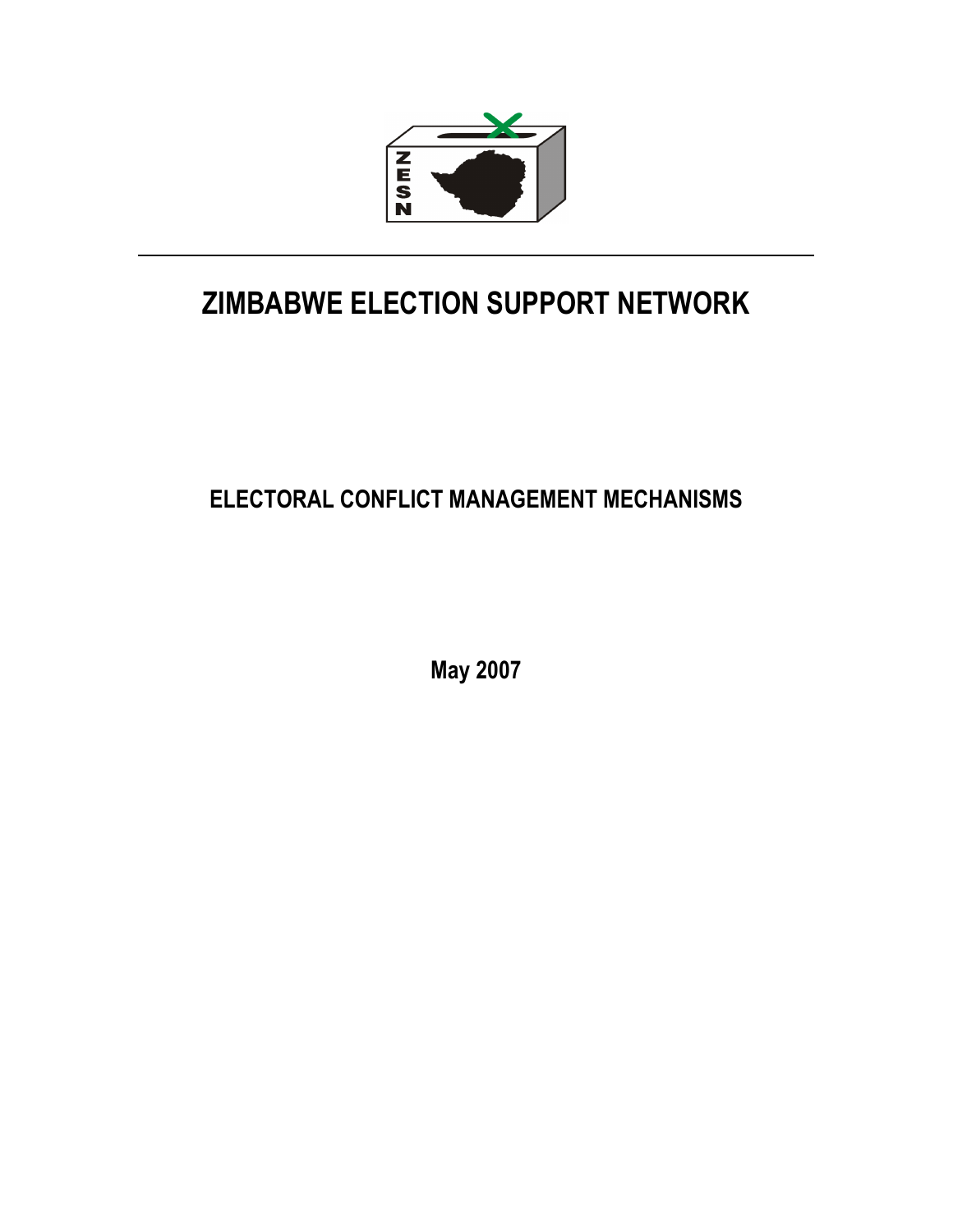# TABLE OF CONTENTS

#### Executive Summary

- 1. BACKGROUND TO ELECTORAL CONFLICT MANAGEMENT PROCESSES
- 2. SOME CAUSES OF ELECTION RELATED CONFLICTS AND DISPUTES
- 3. ELECTORAL CONFLICT RESOLUTION MECHANISMS: THE ELECTORAL COURTS AND ALTERNATIVE DISPUTE RESOLUTION MECHANISMS
	- 3.1 The Judiciary
	- 3.1.1 The High Court<br>3.1.2 Special Electora
	- Special Electoral Tribunals
	- 3.1.3 Constitutional Commission
	- 3.1.4 Electoral Court
	- 3.1.5 Supreme Court
	- 3.2 Alternative Dispute Resolution Mechanisms
	- 3.2.1 Electoral Management Body
	- 3.2.2 Political Party Liaison Committees
	- 3.2.3 The Electoral Code of Conduct
	- 3.2.4 Conflict Management Committees
- 4. POLITICAL PARTIES
- 5. ACCESS TO INFORMATION
- 6. CIVIL SOCIETY
- 7. OBSERVER MISSIONS
- 8. COMPARATIVE CASE STUDIES
- 9. COMPARATIVE ANALYSIS
	- 9.1 Role of the Judicial Services Commission<br>9.2 The Nature of the Flectoral Court
	- The Nature of the Electoral Court
	- 9.3 The Electoral Court of Zimbabwe
	- 9.4 Appointment of Judges to the Electoral Court of Zimbabwe<br>9.5 Recourse to a Fair Hearing
	- Recourse to a Fair Hearing
- 10. CONCLUSION

References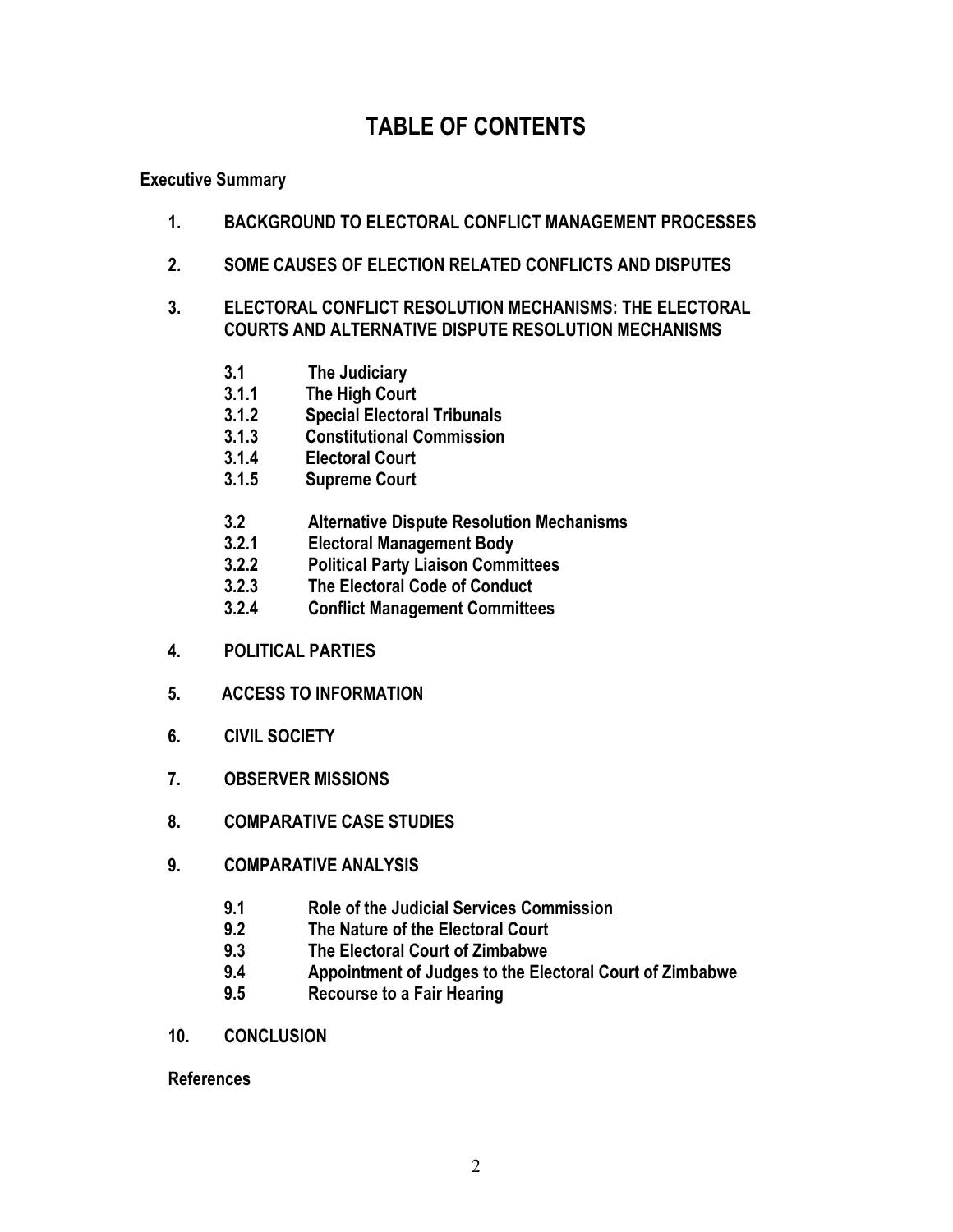#### EXECUTIVE SUMMARY

There are several causes of election related conflicts, some of which are directly related to the administration of the process, but in many instances simmering political tensions experienced during the in-between elections find expression during election periods. In order for credible and legitimate elections to take place, especially in a post-conflict society or in a country that is plagued by political conflict it is critically important that the constitutional and legislative framework for the elections are clearly spelt out in the Constitution and the electoral laws and regulations. It is also necessary that the framework appropriately reflects the material conditions of the country rather than creating benchmarks that are totally unattainable for any of the contesting parties. For example, in a country where the society is polarized, it is particularly important that a level playing field is secured, through legislation, for all parties to have access to the electorate in order to campaign without fear of reprisals and without "no-go" areas.

Similarly, special efforts have to be made by the Electoral Management Body and the public and private media to facilitate equitable access for all parties contesting the elections to the media, as well as ensuring that the media reliably and faithfully reports on events taking place during the pre, during and post election periods without fuelling an already volatile political environment by favouring a particular contesting party.

The electoral legislative framework also needs to mindful of the prevailing political culture of the country i.e. where the history of the country is rooted in a one party political culture that is intolerant of any opposition, and by control of the state and state power as well as the state institutions, the ruling party exploits the divisions and fault-lines in that society in order to manipulate the outcome of the elections. In these instances the EMB needs to be particularly vigilant and ensure that the enabling electoral legislative and regulatory environment provides for effective conflict resolution mechanisms, both formal – through the Courts and informal – through alternative dispute resolution processes. Even although there may not be a history of consensus building and negotiation in the country, it is incumbent upon the EMB, by way of its various fora such as the Conflict Management Committees (CMCs) and Party Liaison Committees (PLCs) to encourage a culture of compromise where problem solving rather than conflict and civil strife is promoted.

The Courts too need to take into account the context in which they are operating during election periods. Long delays in hearing petitions and complaints and providing judgments can only exacerbate political tensions, which will have an impact on the credibility and legitimacy of the elections. These delays could also result in the electoral process being held to ransom by postponements and rescheduling of polling. It is therefore critically important that the Court, be it the High Court or the Electoral Court has sufficient capacity to deal with the various cases brought before it, and that timeframes for each matter be limited to few days so that judgments can be delivered as soon as possible after the hearing.

Irrespective of the specificities of the institutional response established to resolve disputes related to elections there is a global consensus that these processes are fundamental to the legitimacy and integrity of the election process. The key to legitimacy and integrity is to ensure the independence and impartiality of the dispute resolution bodies, be they the informal alternative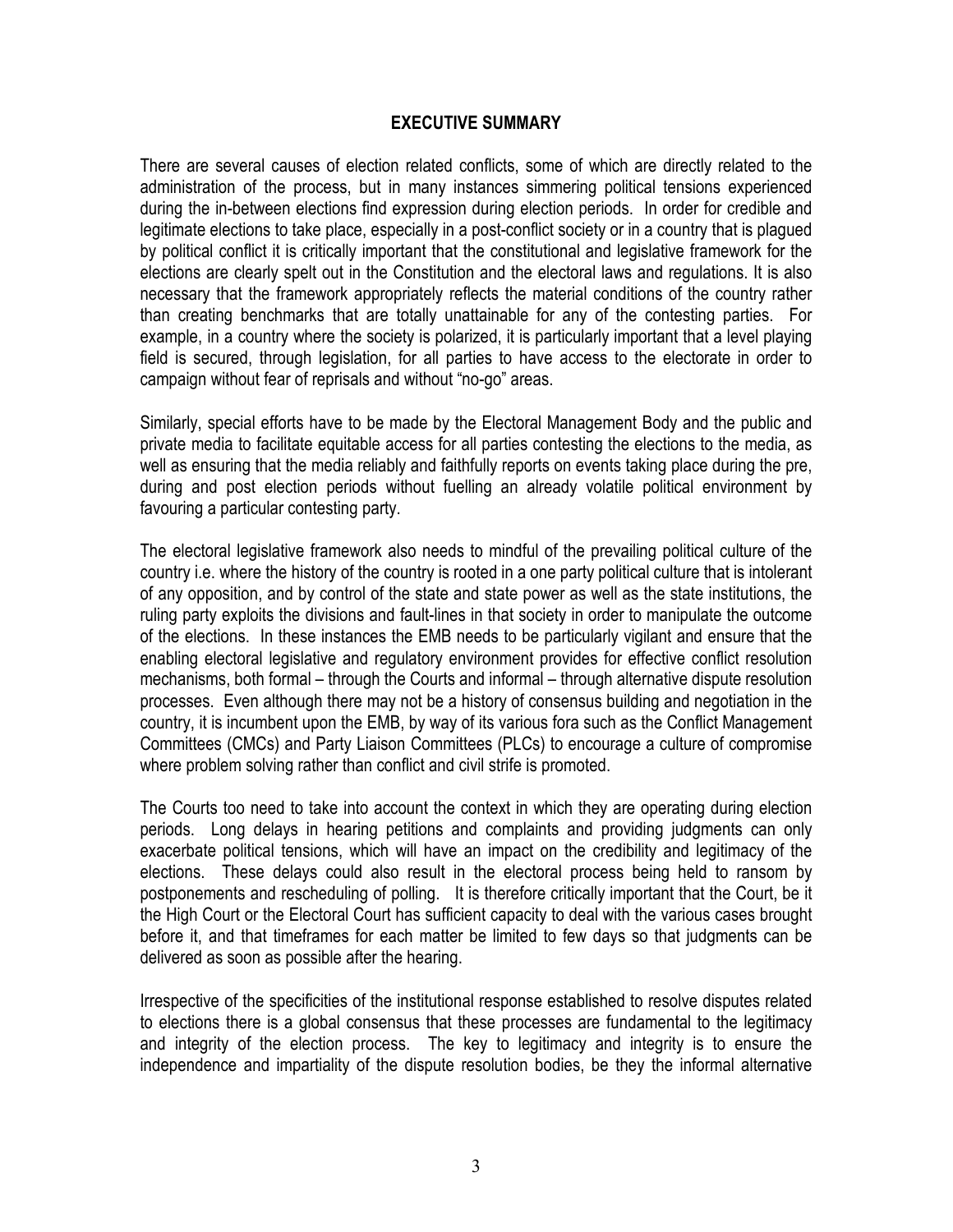dispute resolution processes established by the  $\textsf{EMB}^\text{1}$  or the Courts i.e. the particular court that has been established to hear election related petitions and complaints. In most countries in southern Africa the High Court is the final arbiter of election related disputes, whereas in others an Electoral Court has been established to hear election related disputes and petitions In these instances there are no appeal processes and the Electoral Court's ruling is final and binding.

Given the time constraints of the election period, the resolution of complaints and petitions are better achieved through simple, quick response systems, following a single hierarchical approach. Without this, minor disputes and conflicts could become exaggerated into major challenges to the election results. Multiple avenues of initial complaint or appeal to the EMB and judicial bodies may not only confuse but delay resolution of complaints or challenges as aggrieved parties may shop around for a favourable forum to give them the decision they desire. It is therefore critically important that a single procedure is outlined in the Electoral Act about the process to be followed for the resolution of election-related complaints, grievances and disputes. In general, administrative review mechanisms should be used before recourse to judicial intervention, though in systems where there is little confidence in the professionalism and independence of the EMB, handling all complaints through a judicial system may be the only satisfactory option.

For the results and outcomes of the dispute resolution processes to be acceptable to all parties and for the solutions to be sustainable, the people staffing these processes need to be impartial, independent and beyond reproach. Similarly the processes whereby they are nominated and appointed need to be inclusive, transparent and open, otherwise the credibility of the processes and their findings will be in question. This could have a negative impact not only on the elections but also on the future political stability of the country.

In Zimbabwe the electoral reform process anticipates that there will also be a review of the current Constitutional and legislative provisions pertaining to the Electoral Court, as well as a re-evaluation of the enabling electoral legislation. Some of the issues that have been highlighted as requiring review are:

- 1. The Constitutional provisions relating to the issue of 'special courts'<sup>2</sup> of which the Electoral Court is interpreted to be one. The reference to the Electoral Court as a 'special court' in the Constitution of Zimbabwe requires amendment to establish this Court as one of the permanent courts in Zimbabwe with provisions detailing its role and function, the duration of its sittings, the tenure and remuneration of the judges as well as their responsibilities and obligations.
- 1.1 Furthermore the nomination and appointment procedures pertaining to judges of the High Court and the Supreme Court need to incorporate judges to the Electoral Court. Additional amendments will also have to be made to ensure that, as with 'special courts' there is no right of appeal, directly or indirectly, from a decision made by the Electoral Court. This is particularly relevant in the jurisdiction of the Court as any delays could undermine the integrity of the electoral process and jeopardize the acceptance of the final election results. The enabling legislation, as contained in the

 1 Or established by civil society organisations.

 $2$  Section 92(4) of the Constitution of Zimbabwe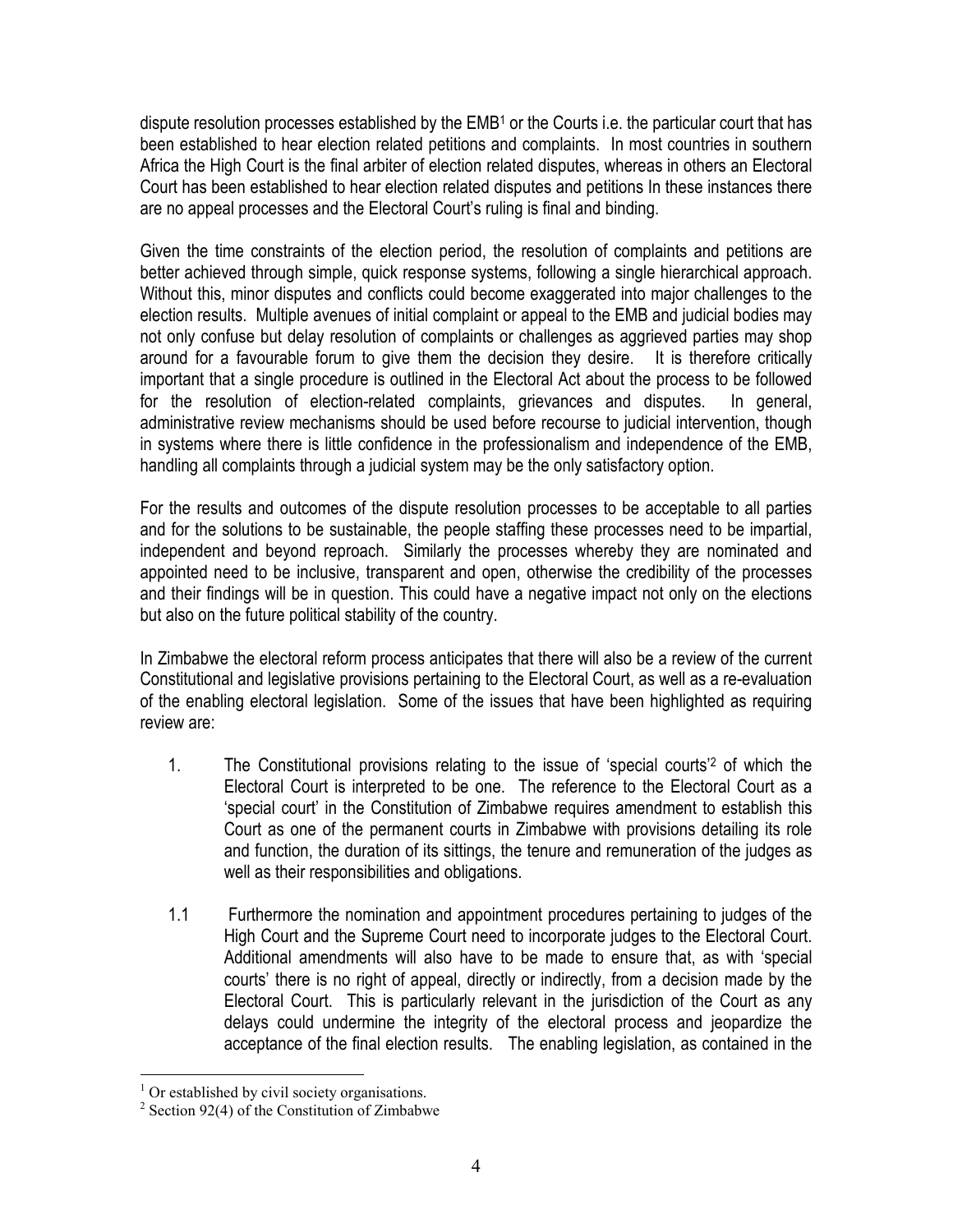Electoral Act, will also require review and revision to align it to the provisions of the Constitution.

- 2. Alternatively, s 92(4)(a) of the Constitution of Zimbabwe needs to specifically identify the Electoral Court as a 'special court' alongside the Water Court, the Fiscal Appeal Court etc and again the enabling legislation in the Electoral Act needs to be reviewed to ensure that it is consistent with the provisions of the Constitution.
- 3. The third alternative, and less favoured is that the jurisdiction of the High Court include that of hearing complaints, petitions and election related grievances that have as issues of law at stake and that have not been able to be resolved by lower courts and alternative conflict resolution mechanisms.
- 3.1 Some of the disadvantages associated with the High Court as the final arbiter of election related disputes is that these matters will have to compete with other non election related matters, which could impede the course of justice as far as the elections are concerned.
- 3.2 Some of the advantages of the establishment of a permanent Electoral Court is that the same judges are allocated to the Court on a permanent basis, which allows for institutional memory to be developed over time. With the continuity created by the same judges presiding over election related matters there will no doubt also develop an understanding of the nuances of the political terrain in which the elections take place, and this will help expedite decisions swiftly.

#### 1. BACKGROUND TO ELECTORAL CONFLICT MANAGEMENT PROCESSES

The southern African region has undergone major changes during the last two decades with significant implications for political culture and democratic development in the countries of the sub region. Although there has been a reduction in violent inter-state conflicts, resource-based intrastate conflicts are still pervasive in a majority of the countries of SADC and have the potential to undermine not only national but also regional political stability. Despite the uncertain conditions experienced in some of these countries elections continue to play an important role and are seen to be the cornerstone for both the transition to and the consolidation of democracy. However for elections to add value to democratic governance, stability, peace and reconciliation, clear rules, procedures and systems that bind all the contesting parties are required. (Matlosa, 2001; Lodge et al 2002) This is especially important where the political landscape in which the elections are being held are fraught with underlying historical tensions and unresolved conflicts - a feature of competitive elections in countries which don't have a tradition of tolerant political competition and where the prize is the control and ownership of state power – and where ultimately conflicts find expression during these heightened period of tension.

Once the electoral landscape has been clearly defined (through constitutional provisions and the legislative framework) and all the building blocks (regulations, administrative processes and systems) securely in place to ensure that the elections are 'free and fair' and perceived to be so by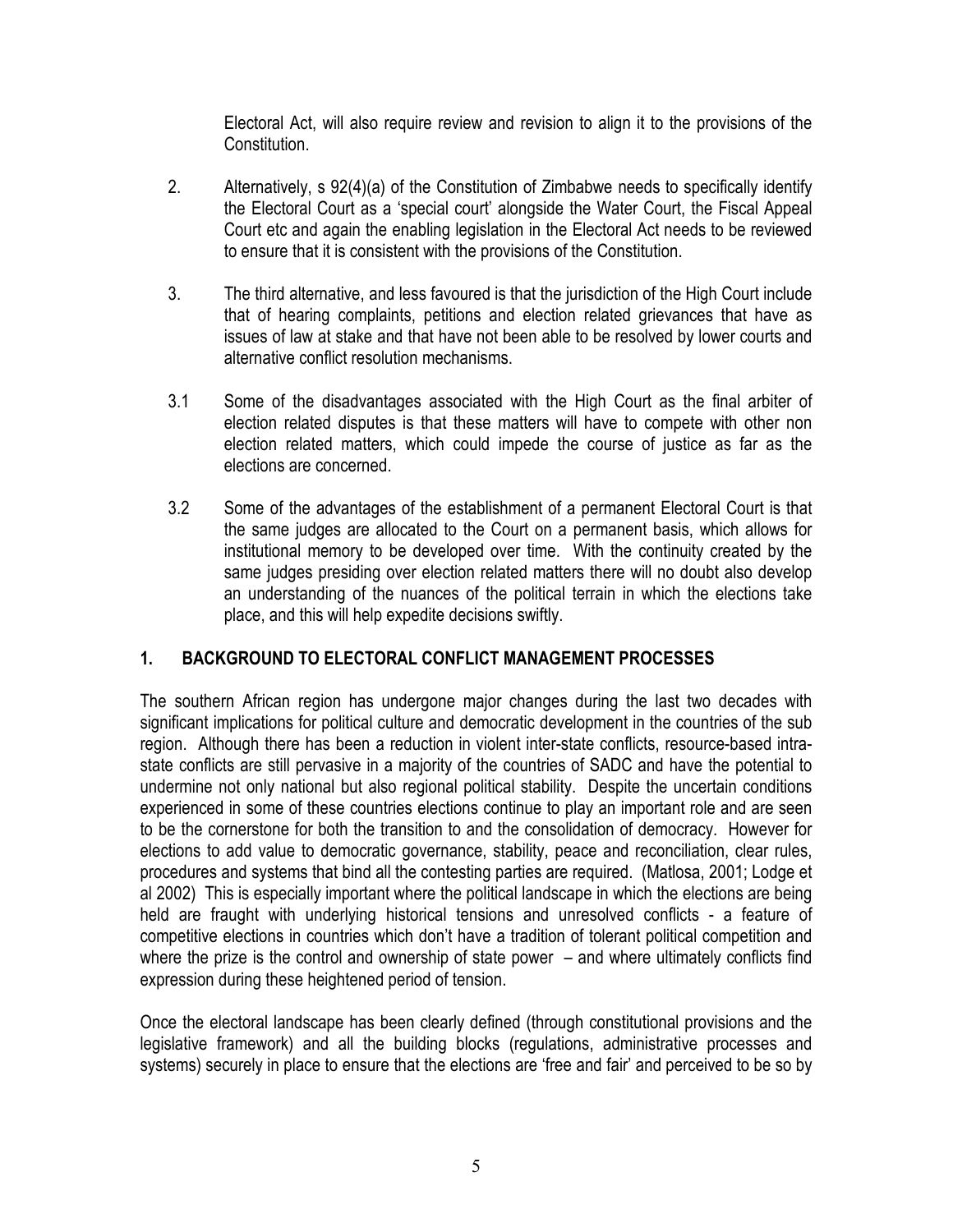all stakeholders<sup>3</sup> it is important that the key components of the electoral process are sufficiently institutionalized to guarantee a level playing field so that electoral results are accepted by the majority of the electorate.

Some of the key components are:

- 1. An independent electoral management body where the nomination and dismissal procedures for Electoral Commissioners are transparent and open;
- 2. Sufficient funding for the conduct of the elections (secured from Parliament by the Ministry responsible for the elections or directly from the National Assembly – as the case may be),
- 3. A level playing field for all parties to participate in an unencumbered manner i.e. party funding to be made available, free access to voters, no 'no-go' areas, clear regulations regarding party registration, equitable access to the media (print and electronic), clear rules for campaigning;
- 4. All the necessary freedoms for the electorate to decide without fear or favour which party or candidate they would like to support;
- 5. Disciplined and accountable security forces (including police)
- 6. Independent, impartial and objective conflict management processes and mechanisms, such as an Electoral Court with complementary alternative disputes resolution processes to deal with disputes that arise during the pre, during and post election periods.

All these aspects are essential requirements to protect the integrity of the electoral process and engender trust and acceptance by the electorate in the election results.

As previously indicated election-related conflicts have several origins; they could be as a result of dissatisfaction with how the elections are being conducted, or non compliance with the provisions of the Electoral Code of Conduct or other administration-related issues. They could also be associated with long standing socio-political disputes and conflicts, which find an opportunistic or orchestrated expression during the election period – given the heightened sense of tension at these times. Whatever the cause or the context of their origin it is critically important that mechanisms are in place to detect the early warning signs and that they are able to respond effectively and timeously to managing the conflicts to prevent an undermining of the electoral process or at worse, full scale civil conflagration, as was experienced in Lesotho in 1998.

The manner in which the conflicts and disputes are dealt with is critically important for the integrity of the elections, the sustainability of the election results, as well as for the long-term stability of the country, especially in those societies that have experienced deep-rooted conflict. Similarly in countries that are holding their first transitional elections the conflict management and dispute resolution mechanisms have to be seen to be independent, impartial and objective to ensure a sustainable resolution, which is acceptable to all parties and interest groupings.

# 2. SOME CAUSES OF ELECTON RELATED CONFLICTS AND DISPUTES

<sup>&</sup>lt;sup>3</sup> Political parties, civil society, the electorate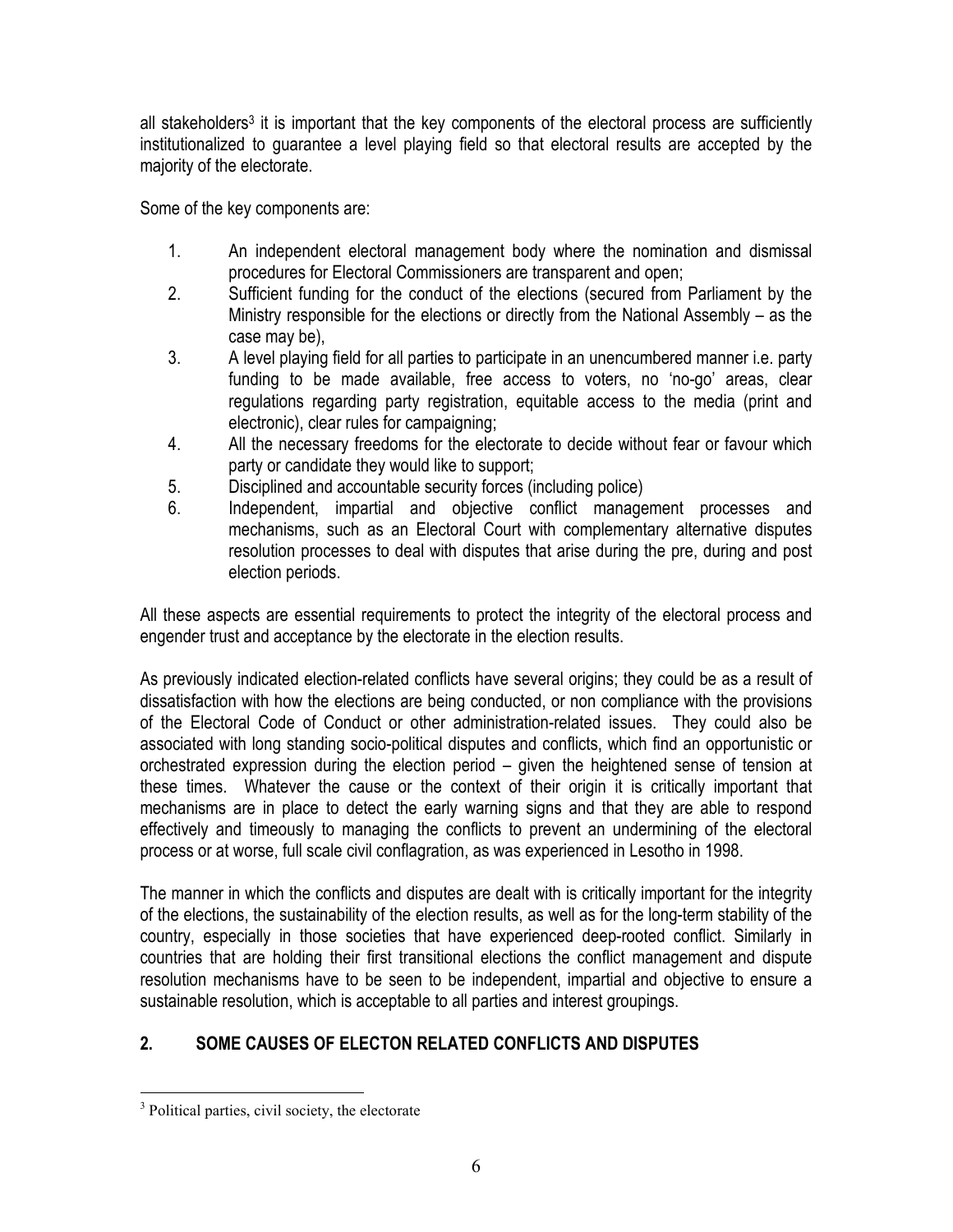The paper will not focus on or analyse the intricate and varied nature and causes of some of the endemic conflicts that have ravaged and undermined political stability and national peace in some of the southern African countries. For the purposes of the discussion a brief overview of some election related disputes and their causes are however outlined:

- A power struggle for the state. In the context where the post colonial state is the only source of enrichment and empowerment elections become a highly contested arena,
- One party states with a culture of intolerance towards dissenting voices or any forms of opposition. Generally this is experienced in countries where liberation parties have been in control of the state since independence. They experience a strong sense of betrayal by their people with the emergence of opposition parties;
- Cultural and ethnic diversity. Many of the conflicts experienced are caused by an intolerance of different cultural values and ethnic and communal diversity. Historical, traditional conflicts are played out in democratic national politics;
- Ideological differences that play out during election times are generally part of an attempt by contesting parties to capture the voters.
- Election related administrative problems that are used by political opponents to score points or to justify 'losing' the elections thereby undermining the acceptance of the results of the process. <sup>4</sup> Some of these issues include:
	- $\circ$  The demarcation and delimitation processes
	- $\circ$  Voter registration and the compilation and finalization of voters rolls
	- $\circ$  The unavailability of the voters' roll for inspection by political parties and the electorate
	- $\circ$  Flaws in the administration of the polling day(s) and the counting process
	- $\circ$  Untrained electoral officials and political party agents
	- $\circ$  Lack of compliance with electoral regulations by political parties i.e. not adhering to the timeframes for campaigning, displaying posters within the perimeters of the polling stations and refusing to remove them- asserting bias by the officials, the wearing of party T-shirts by party agents and voters in the perimeters of the polling station etc.
	- o The intervention by the Electoral Management Body can often result in further disputes whereby the erring party mobilizes its supporters to destabilize the electoral process in areas that are politically volatile, accusing the EMB staff of bias and partisanship.
- Weak institutional frameworks such as the electoral provisions of the Constitution and the enabling electoral legislation that allows for varying interpretations of the law and provide 'loop-holes' that can be taken advantage of by marginalized and disaffected political groupings,

<sup>&</sup>lt;sup>4</sup> These issues are generally contained in the Codes of Conduct agreed to by all political parties contesting the elections.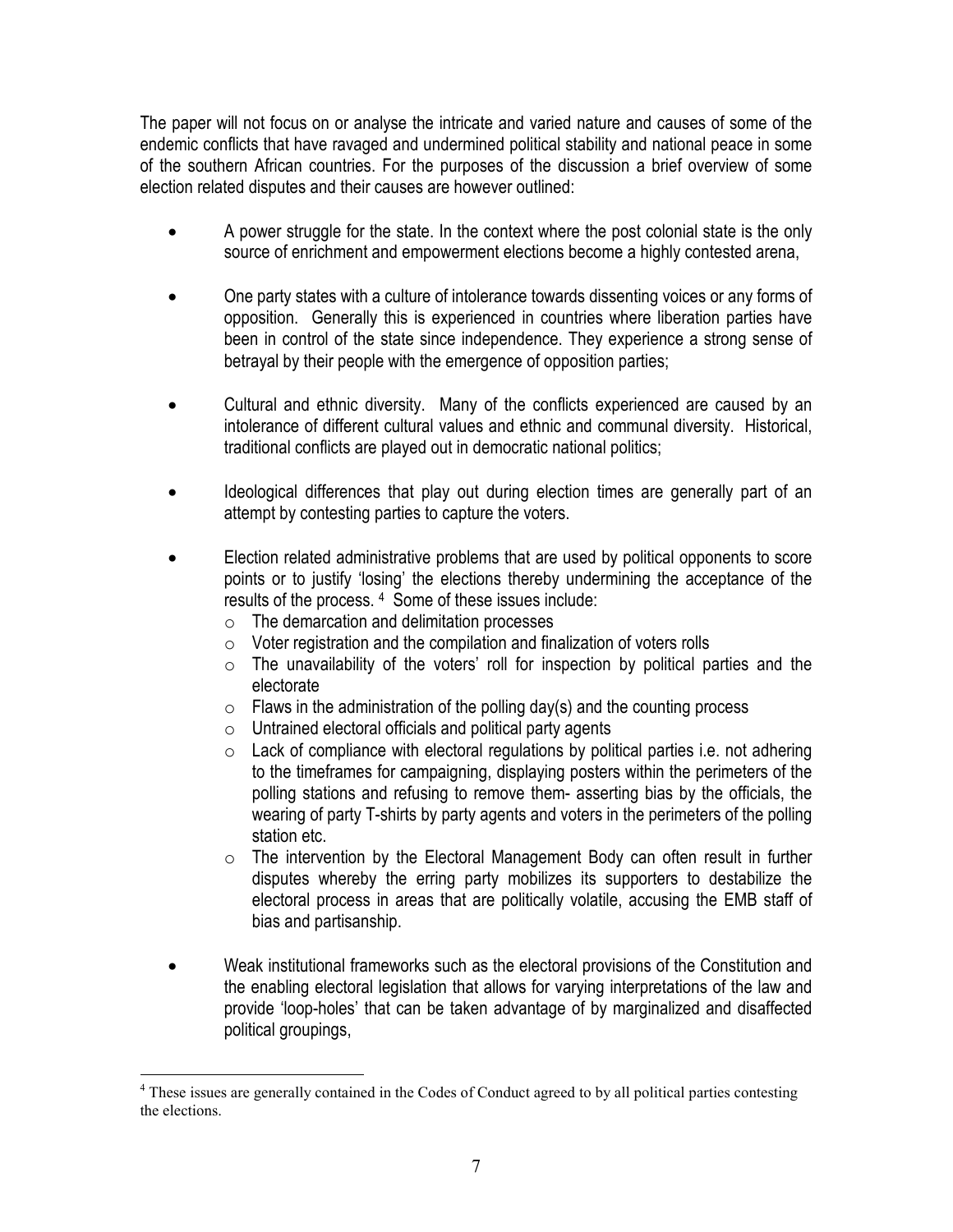- The electoral system design and its lack of responsiveness to the socio-political, economic imperatives of the society - Against the background of ethnic and regional divisions of the apartheid era, PR offered the promise of coalitions and multiparty representation of diverse interests. It forced parties to campaign beyond narrow ethnic or regional bases of support in the hoped that they would win a majority of seats. The electoral system model was one of the mechanisms used to manage the diversity of South African society and pre-empt any conflict that may emerge due to the racially divided past.
- An abundance of mineral wealth, which does not contribute to the development of the society but fuels conflicts between different interest groupings within the country and between countries. These conflicts have a tendency to play themselves out during election periods;
- Access to state resources by the incumbent creates an un-level playing field, especially during election periods. Further difficulties are caused by the lack of distinction between the use of state resources by the ruling party for governance purposes (in-between elections) and their use during election times, for example access to government vehicles during campaigning period creates problems especially when opposition parties have no access to resources i.e. by way of political party funding;
- Dissatisfaction by factions within parties about the lack of intra-party democracy and the imposition of candidates by party leadership on either the constituency lists or PR lists or both (depending on the type of electoral system). This can result in conflicts during election periods where the elections are held ransom while party leadership try and resolve their internal disputes. It can also result in a fragmentation of the party with the disputing factions and their supporters using the electoral terrain to try and take control of the party.
- The perception that whatever decision is made by the EMB at Head Office or in the provinces/regions is biased towards the ruling party. The perceptions (whether true or false) can have profound consequences for the electoral process and the acceptability of the results.
- Similarly the reputation of the judiciary allocated to hearing election related disputes, either as part of an Electoral Tribunal, the High Court or the Electoral Court, is to be beyond reproach. In order for the Tribunal/Court to be perceived to be independent, impartial and objective in its handling of electoral related disputes, petitions and complaints the electorate must be assured of its autonomy from the Executive and the Legislature. This can be achieved by the visible presence of one of the most important checks to ensure the independence of the judiciary, namely the Judicial Services Commission. Without the necessary legislative enforcements, any form of mistrust of the judiciary, either about the manner in which the judges are appointed, or a perceived bias of their judgments can have severe consequences for the possibility of managing and resolving election related dispute and conflicts.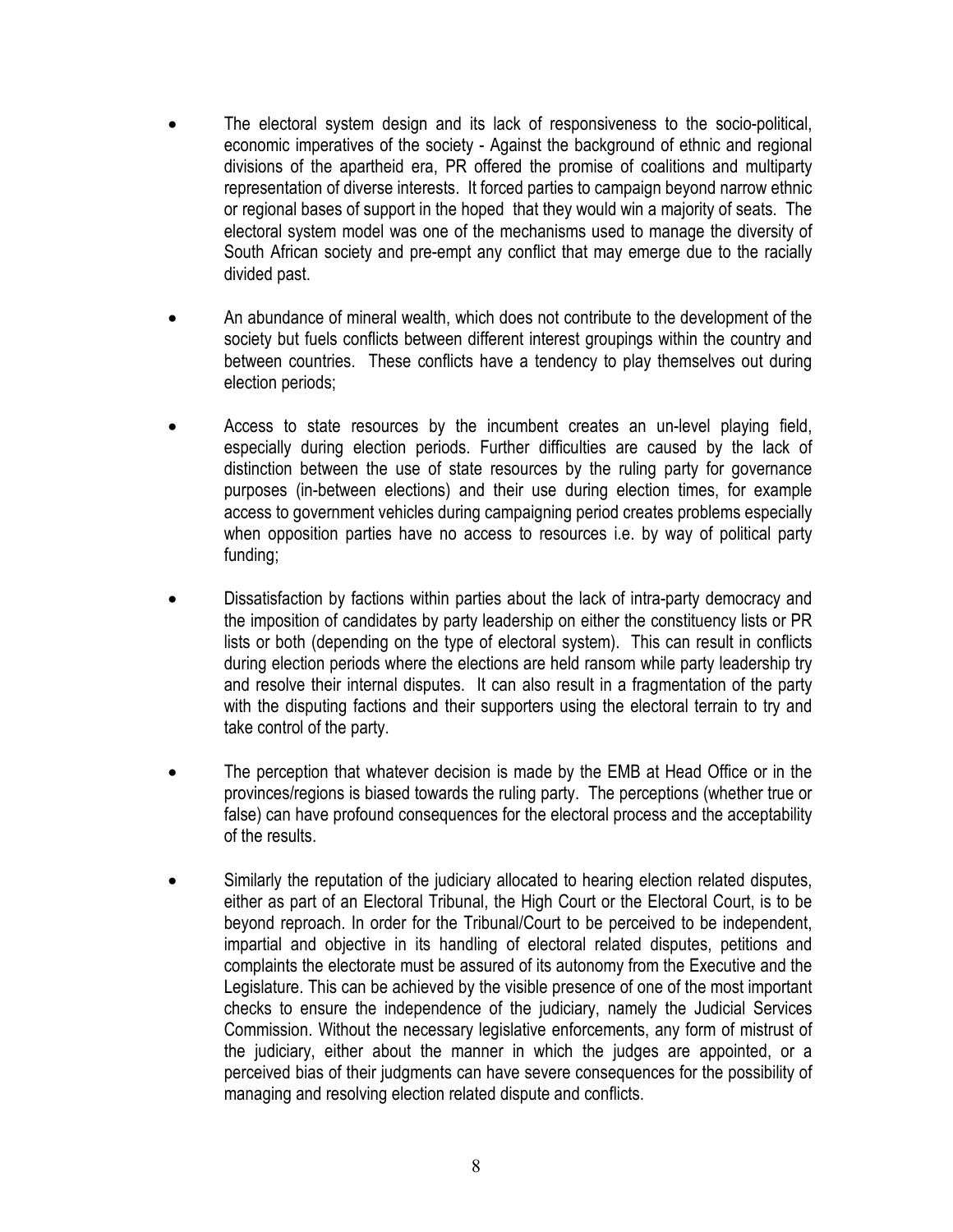There are many other types and forms of conflicts that find expression during elections, but for the purposes of this presentation the above will suffice as it provides examples of some of the kinds of election related disputes that occur. Having identified the nature of the conflicts experienced, it is equally important to establish what the best form of conflict resolution mechanism will be in relation to the dispute. There may not be one response but several forms of intervention needed to manage and resolve the dispute to prevent it from threatening the elections or at worse the stability of the country. These initiatives can be complementary to each other or can be part of the various stages that the process needs to go through until the conflict is finally resolved by the ultimate arbiter, namely the Courts. It is of vital importance that the disputing parties are satisfied with the outcome/solution to the dispute. If not resolved to the satisfaction of all there is the possibility that the dispute will re-occur but in a more serious and confrontational manner.

As has been noted previously because of the heightened sense of tension during elections any dispute that is not managed correctly has the potential to become exaggerated and be further influenced by the already competitive and confrontational terrain of the electoral process. Conflict management and alternative disputes resolution mechanisms are critically important to ensure the integrity of the elections and to pre-empt through early warning signals any major confrontation that may undermine the process of democratization.

#### 3. ELECTORAL CONFLICT: THE ELECTORAL COURTS AND ALTERNATIVE DISPUTE RESOLUTION MECHANISMS

The Constitutional and legislative framework for elections provides the regulatory environment in which elections take place. It ensures that the political and electoral playing fields are level so that all stakeholders can participate equitably in the electoral process, and that the institutions tasked with overseeing and managing elections are independent and impartial and not influenced by the executive or the ruling party. Similar principles need to be employed to guarantee the transparency of the conflict management mechanisms. Where the judiciary is the primary mechanism for dispute resolution it is critically important that the judicial officers (be they judges or magistrates) are independent, impartial and objective and that they are able to adjudicate fairly and efficiently, given the pressures and demands of the electoral period.

From the comparative research done the following conflict management and conflict resolution mechanisms have been identified:

#### 3.1 The Judiciary

In some countries provision has been made for conflicts and disputes to be referred to the Constitutional Court. This practice is found in some Latin American countries such as Brazil.

# 3.1.1 The High Court

But in most of the comparative case studies researched in southern Africa the High Court is the primary adjudicating body and most established institutional mechanism to deal with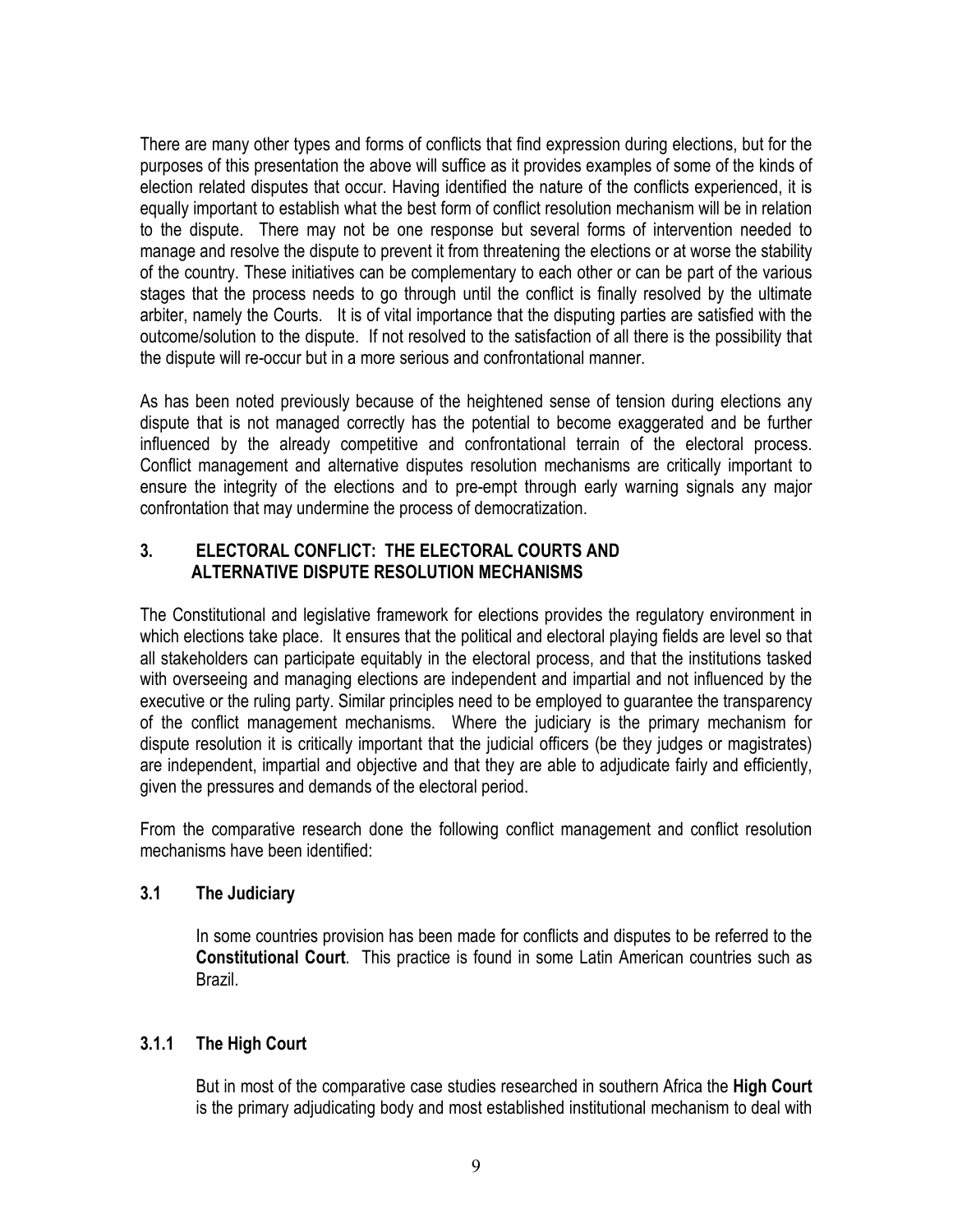election-related. <sup>5</sup> Magistrates Courts have a similar role at local level. In some instances the legislation allows for the right of appeal to the Supreme Court. In other countries this is not provided for, because of lengthy court and appeal procedures that have the potential to delay the elections, which could further exacerbate the conflict with the result of destabilizing the country.

#### 3.1.2 Special Electoral Tribunals

In some countries Special Electoral Tribunals have been set up to adjudicate cases arising during election periods. The Tribunals are juridical bodies and have a mandate to resolve election related disputes. Tribunals are generally staffed with judges and legal personnel but they do not have the same tenure arrangements as High Court judges. Procedural rules are established and form part of the Electoral Act. Tribunals are located at national, provincial (regional) and local district levels. They are predominantly used in Latin American countries. Where used in southern Africa, Tribunals are different in status and degree of independence to Courts but they are tasked to undertake the same duties. Tribunals were used at local level, provincial and at national level during the 1994 South African Elections.

#### 3.1.3 Constitutional Commission

In Mozambique a Constitutional Commission has been set up to facilitate the resolution of disputes. The Commission has the same powers of the High Court but focuses only on election related disputes. It would in essence have the same status of an Electoral Court where the judges who sit on the bench have the same security of tenure as other judges from the High Court. The same rules and procedures of the High Court will apply to the Commission and its findings are binding in law.

# 3.1.4 Electoral Court

There are only a few countries in SADC that have established Electoral Courts to adjudicate election related disputes during election periods. In most instances the adjudicating body is the High Court. The judges of the Electoral Court are in most instances seconded during election periods from the High Court, having gone through the nomination and appointment procedures as set down in the Constitution and the legislation. In some cases Electoral Courts only hear cases during election periods i.e. on an ad hoc, part time basis. In other instances the Electoral Court has permanent status i.e. there is provision in the Constitution and the Electoral Act for a permanent bench of judges who are called upon to adjudicate election related disputes as and when they arise. All the same procedures and rules that apply to the High Court apply to the Electoral Court. In most instances, review and appeal procedures are not provided for by the Electoral Court and its decisions are final and binding.

<sup>&</sup>lt;sup>5</sup> In some countries provision is made for the right to appeal to the Supreme Court – this however is not the case in all instances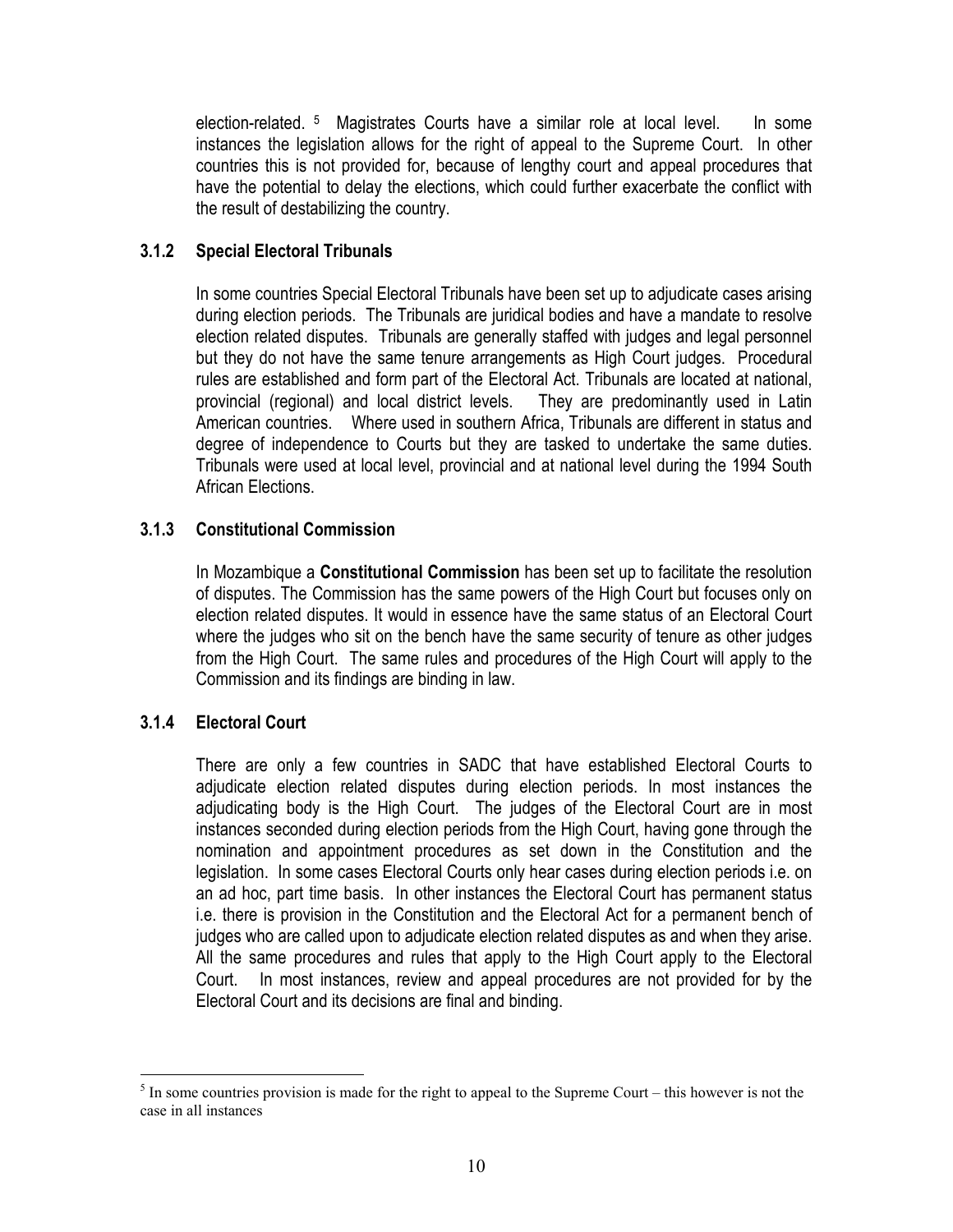#### 3.1.5 Supreme Court

In some countries, election related judgments are allowed to be taken on appeal to the Supreme Court. But some observers have noted that judicial appeals during the electoral process have the potential to delay or disrupt the process, potentially leading to noncompliance with the requirements of elections as stipulated by the Constitution and the Electoral Act. If a process of appeal is to be allowed it is critically important that they be heard and implemented prior to the elections so as not to disrupt the process. Appeal procedures could create severe administrative and legal difficulties if held during the elections.

#### 3.2. Alternative Dispute Resolution Mechanisms

During the last decade alternative dispute resolution processes have become part of the political, economic, social and legislative landscape of most southern African countries. In South Africa, for example, conflict management processes have<sup>6</sup> been evident since the 1970s when they were used to mediate, conciliate and arbitrate in the industrial relations arena between trade unions and companies. Conflict management processes were later effectively used during the pre 1994 negotiations to negotiate the transitional arrangements from apartheid rule to the democratic dispensation. Since 1994 alternative dispute resolution processes such as mediation, conciliation and arbitration have been integrated into the legislative framework of most of the country's laws, e.g. the Labour Relations Act, the Electoral Act, the Land Act etc.

Similarly, Lesotho, Botswana, Malawi, Namibia, the DRC, Zambia and other SADC countries have introduced various forms of election related dispute resolution processes into their legislative frameworks. The reasoning behind the incorporation of these processes is not because there are intrinsic difficulties with the traditional Court system but in times of confrontation and heightened tension, as experienced during elections, it is a necessary condition that disputes are dealt with expeditiously and swiftly and, if possible, at source. As has been noted above, the Court is the final arbiter of disputes in situations where all else has failed. It would therefore make sense to have complementary mechanisms that have a first stab at resolving the disputes and if these are not able to do so successfully it is incumbent on the mediators or conciliators to recommend to the electoral management bodies (EMBs) that the dispute be referred to the Electoral Court<sup>7</sup>

The following are some of the alternative dispute resolution mechanisms used to resolve election related conflicts:

# 3.2. 1. The Electoral Management Body

 $\overline{a}$ 

 $<sup>6</sup>$  The decision in SA to convene the pre 1994 multi-party negotiations to negotiate transitional</sup> arrangements from apartheid rule to a democratic dispensation resulted in the parties reaching consensus on the legitimacy of the democratic system due to their willingness to negotiate with each other and respect the agreements reached during the transitional talks. The negotiations played an important conflict management and conflict prevention role. (Friedman pg 6)

<sup>7</sup> Or the High Court as prescribed by the respective country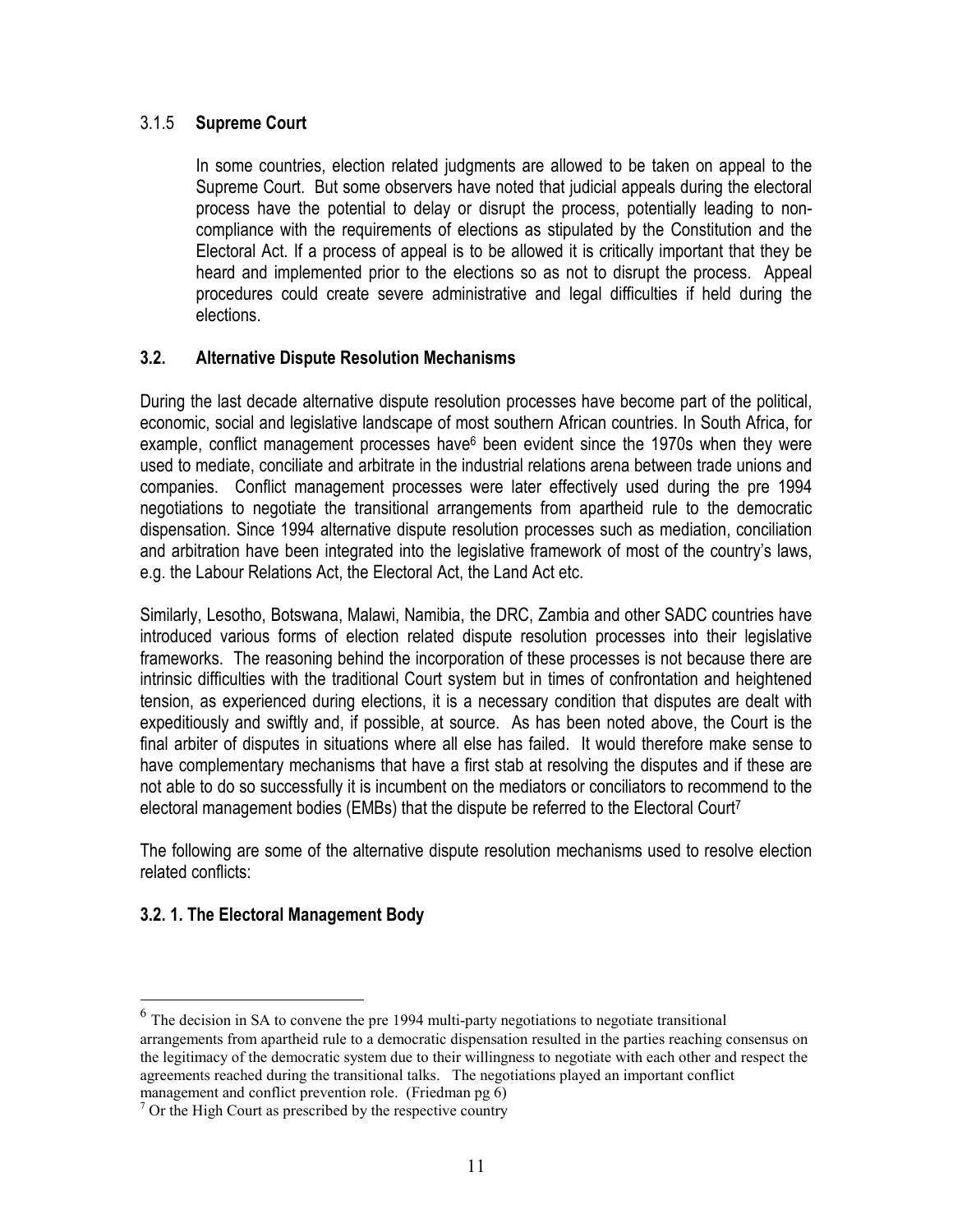In South Africa the significance of the 1994 election as well as the way the managing body, the Independent Electoral Commission, was structured and formulated reflects the context of the transitional process of which they were part i.e. the experience of negotiation, consensus building and conflict management processes. The SA Independent Electoral Commission Act, No 150 of 1993 stipulated that the Commission was to consist of an Election Administration Directorate, a Monitoring Directorate and an Adjudication Secretariat, each operating independently of the others. The task of the Monitoring Directorate was basically to monitor the performance of the Election Administration Directorate, a rather novel idea for one arm of an organization to monitor and police another. The Monitoring Directorate established a panel of mediators and the Adjudication Secretariat a panel of adjudicators whose role was to investigate, and when appropriate, to mediate election related disputes. If unsuccessful the disputes and/or complaints were referred to the Adjudication Secretariat. These internal conflict management processes ensured that assistance was on hand if and when disputes and conflicts threatened to destabilize the pre, during and/or post election periods. The panels were a great success and were hailed by all parties as having been vital to the successful outcome of the elections.

In addition to the formal dispute resolution structures put in place the EMB in itself can play a critical conflict management and conflict resolution role. To be able to effectively act as supervisor, manager and monitor of an election it presupposes that the EMB is an independent, impartial and non-partisan institution that has the trust of the electorate and the political parties to act fairly and in an even-handed manner when supervising the elections, as well as when it is called upon to assist in managing and resolving election related disputes that have the potential to hinder the smooth functioning of the EMB and ultimately the electoral process.

# 3.2.2 Political Party Liaison Committees

In most southern African countries e.g. Tanzania, Lesotho, Namibia, South Africa, Malawi and Zambia party liaison committees have been established by the Electoral Management Bodies as a form of communication between themselves and the political parties contesting the elections. Issues that form part of the agenda for the Party Liaison Committees include matters related to the Code of Conduct, including infringements of its provisions, legislative infringements, amendments to electoral regulations, a well as administrative omissions and problems experienced during the pre, during and post election periods, amongst others.

In most instances the Electoral Act favours the involvement of political parties contesting the elections in all aspects of the election process in order to encourage consensus about the 'rules of game' and where this is unable to be reached to facilitate a dialogue about how best the electoral legislation and regulations can be applied. These structures provide avenues of communication between the political parties, the EMB and where necessary and appropriate representatives from government, the security forces and other stakeholders involved in ensuring that the elections will be conducted as freely and fairly as possible without threat.

# 3.2.3 The Electoral Code of Conduct

The ability to campaign without fear of violence is a basic political right that requires vigilance and commitment on the part of the parties, their supporters, the security forces and the EMB. The development of a Code of Conduct, ideally, one that is part of the electoral act, is one means of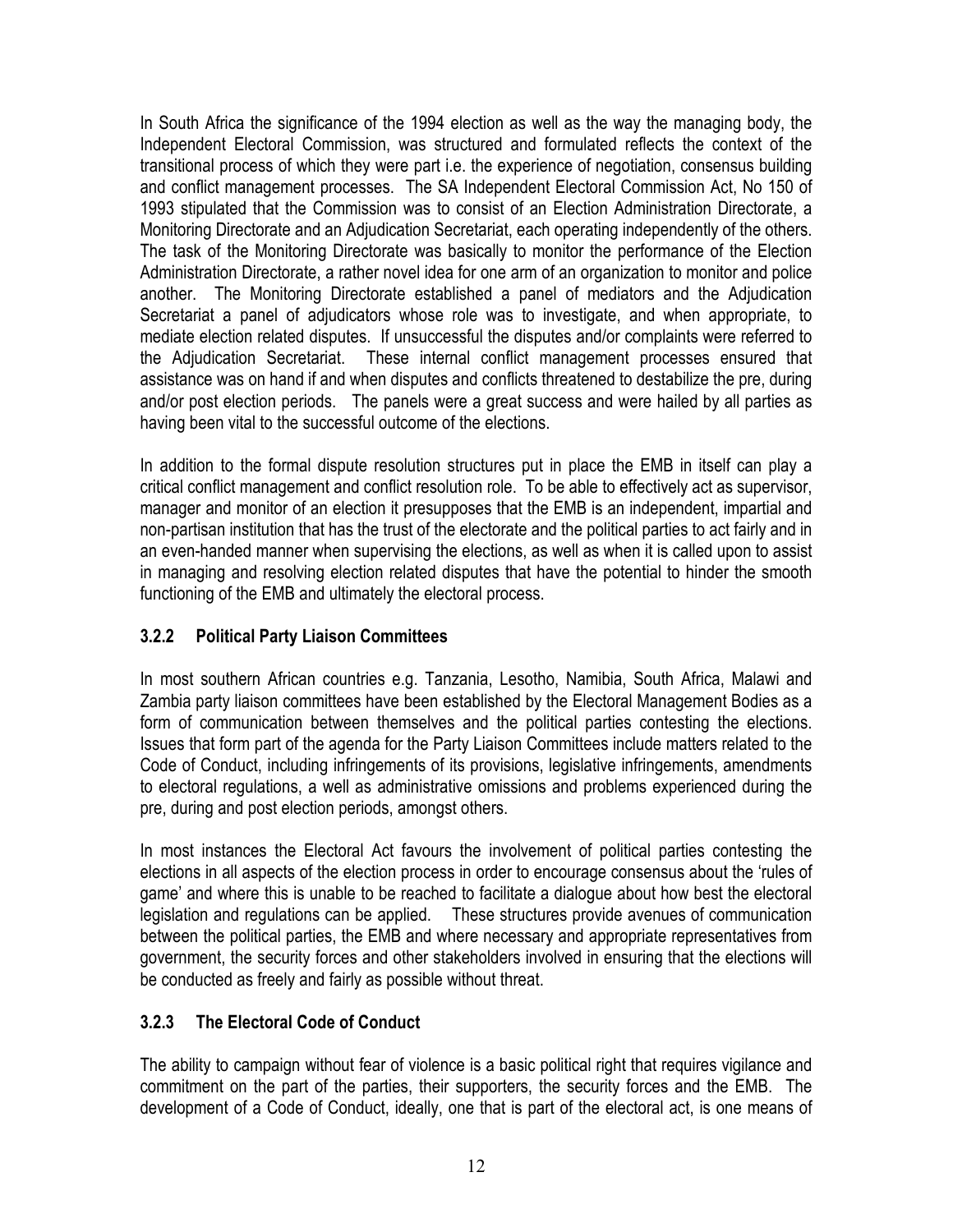contributing to the development of free and fair electoral practices. This code of conduct may prohibit and prescribe certain forms of behaviour on the part of government, the EMB, political parties, their supporters and the media. For example, the 1998 Electoral Act in South Africa recognises the desirability of involving political parties in the electoral process and the activities of political parties in this regard are regulated by the Act. Registered parties are subject to an Electoral Code of Conduct designed to regulate their behaviour throughout the election period. Among these rules, the Act cites the following prohibitions on political party behaviour:

- Parties may not use language or act in such a way that may provoke violence, or the intimidation of candidates, members of parties, representatives or supporters of parties, candidates or voters.
- Parties may not publish false or defamatory allegations in connection with an election in respect of a party, its candidates
- No person may remove conceal or destroy any voting or election material
- No one may offer an inducement to join or not join a party, to attend or not attend a public meeting, rally, demonstration, or public political event, to vote or not vote in a particular way,
- No one may carry or display weapons at a political meeting
- No one may unreasonably prevent access to voters for the purpose of voter education, collecting signatures, recruiting members, raising funds or canvassing support.<sup>8</sup>

In another example, the National Electoral Commission in Tanzania also has a code of conduct for political parties, which was first institutionalised in advance of the 1995 general elections, but the political parties rejected it.<sup>9</sup> The Tanzanian Code of Conduct has many provisions similar to those in South Africa's 1998 Electoral Act but it also included a Code of Conduct for both government and the EMB. For example, the EMB was bound to ensure that the election results were declared as promptly as possible. While such provisions reiterate the responsibilities of the EMB as stated in the electoral law, as a public declaration they can also contribute to effective electoral management and the acceptance of the results by all parties. However, opposition parties claimed that the Code of Conduct was an attempt by the ruling CCM party to control their activities.<sup>10</sup> Subsequently the EMB issued the contents of the Code of Conduct as a set of directives at the time of the elections and these appeared to be acceptable to the political parties. Other countries that have included Codes of Conduct for political parties in the electoral act are Namibia, Seychelles, Zambia, Angola<sup>11</sup>, Lesotho, Botswana, Malawi and Madagascar and the DRC.

# 3.2.4 Conflict Management Committees (CMCs)

A fourth example of alternative dispute resolution processes used during elections is the establishment of Conflict Management Committees (CMCs) or community-based structures that

<sup>&</sup>lt;sup>8</sup> Republic of South Africa, Electoral Act (Act No. 73 of 1998), Schedule 2.

<sup>&</sup>lt;sup>9</sup> National Electoral Commission, United Republic of Tanzania, Report of the National Electoral

Commission on the 1995 Presidential and Parliamentary Elections, Dar es Salaam, 1997, p. 9.

<sup>&</sup>lt;sup>10</sup> Commonwealth Secretariat, Report of the Commonwealth Observer Group, The Union Presidential and Parliamentary Election in Tanzania, 29 October 1994, p. 14.

 $11$  The 2005 Angolan Code of Electoral Conduct is prescribed to include not only political parties but also the National Electoral Commission, electoral staff, security forces, the electorate, observers, the media, religious entities, traditional authorities and civil society organisations.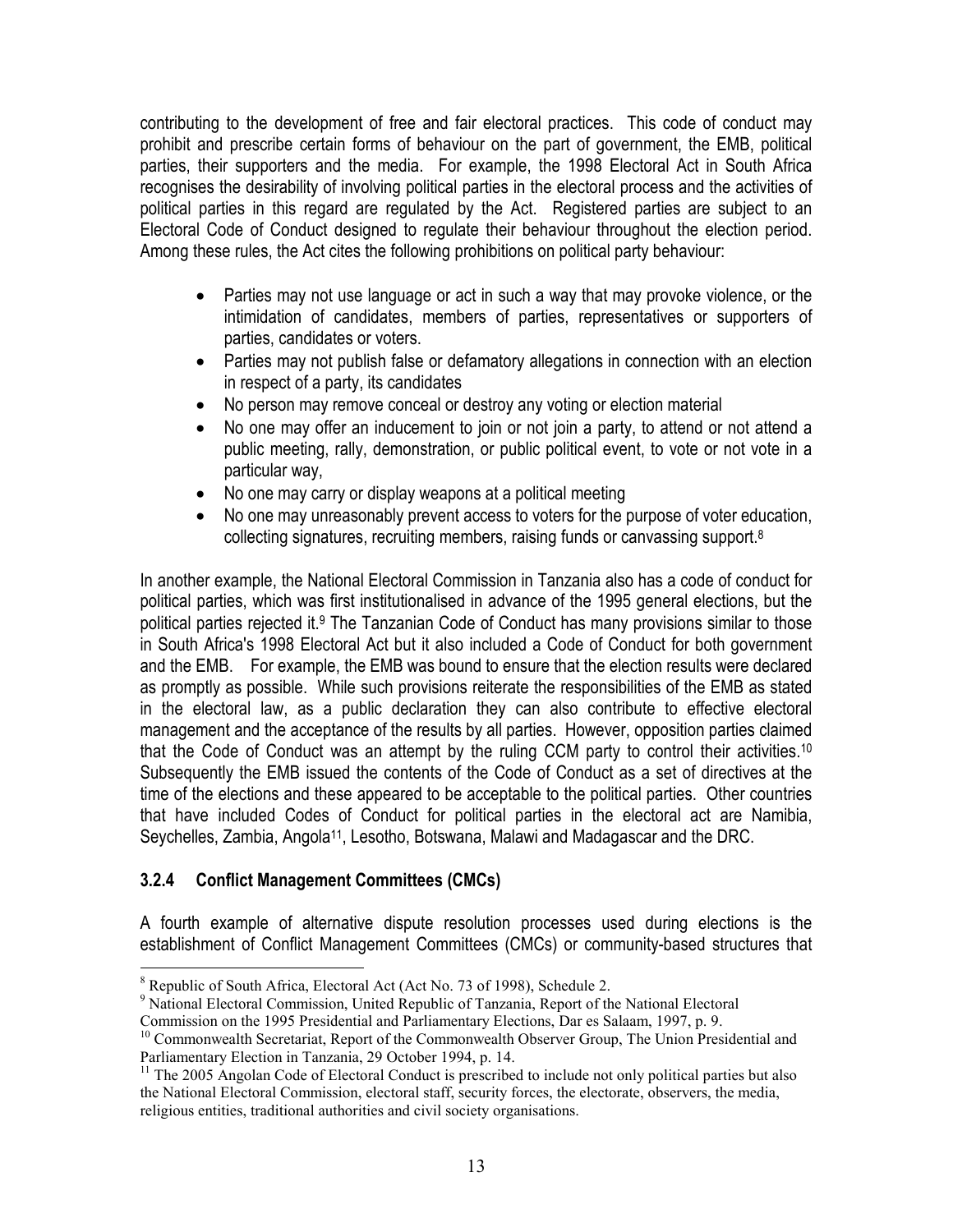assist the EMB in managing disputes between electoral stakeholders. Comprised of respected and impartial individuals, with proper training these structures have the capabilities to address concerns about the electoral process, instead of using the courts, which are often, expensive, inaccessible or too slow to be able to respond to the immediate concerns of political parties during election campaigns.

CMCs have been established in numerous SADC countries as part of the Electoral Management Bodies (EMB)<sup>12</sup> It is difficult to assess the success of some of these newly established mechanisms and it may take a second election to be able to test their effectiveness. However in SA they have played a crucial conflict management and conflict resolution role. In the months preceding the 1999 elections, the IEC established the structures with a wide network of local and provincial conflict resolution and conflict management structures, drawing upon prominent local personalities to sit on these committees. The CMCs provided forums in which local instances of violations of the Electoral Code of Conduct could be addressed.13 These mechanisms were very important to ensuring that the integrity of the electoral process was protected. A significant indication of their success however was the absence of any litigation following the election as well as the acceptance of the results by all the parties that contested the elections.

The research shows that in some countries in SADC<sup>14</sup> the law prescribes that the High Court is the only adjudicator of election related disputes. Other countries have a mixed system where different forms of dispute resolution are used i.e. the process is characterized by the significant role played by the EMB but ultimately the responsibility is shared with both the ordinary courts and other administrative processes. One of the lessons that can be learnt from the SA experience is that with its long history and association with negotiation and consensus building about the 'rules of the political game' - at trade union level in the 1970's, with the students and scholars in the 1980's and then the transitional process in the 1990s - the dividends are evident in the success the country has achieved in resolving election related conflicts. Similarly countries like Namibia, Mozambique and Lesotho have had positive experiences in terms of resolving election related conflicts since the introduction of Conflict Management Committees (CMCs).

# 4. POLITICAL PARTIES

Political parties can contribute to the free and fair conduct of elections through their own efforts to ensure that the behaviour of their own candidates and supporters, as well as those of other parties, are consistent with the established Electoral Code of Conduct.15 Furthermore, political parties can play a direct role in observing one another's activities. In this regard, the primary role of political parties in the election monitoring process is to observe and to ensure that their activities are transparent and open to scrutiny. Both activities lend credibility to the elections. In the process parties can play a crucial role both in ensuring the free and fairness of the electoral outcome as well as the overall management of the electoral process. They can therefore serve as a check on the political process in addition to the administrative efforts of the Electoral Management Body.

 $\overline{a}$ <sup>12</sup> Some include Namibia, SA, Lesotho, Tanzania, Zambia, DRC

<sup>&</sup>lt;sup>13</sup> The Party Liaison Committees were resurrected and they worked collaboratively with the CMCs to deal with election related disputes, including violations of the Code of Conduct

<sup>&</sup>lt;sup>14</sup> Malawi, Angola, Botswana and Zimbabwe.

 $15$  It is important that the Code of Conduct is developed in consultation with all the political parties contesting the elections.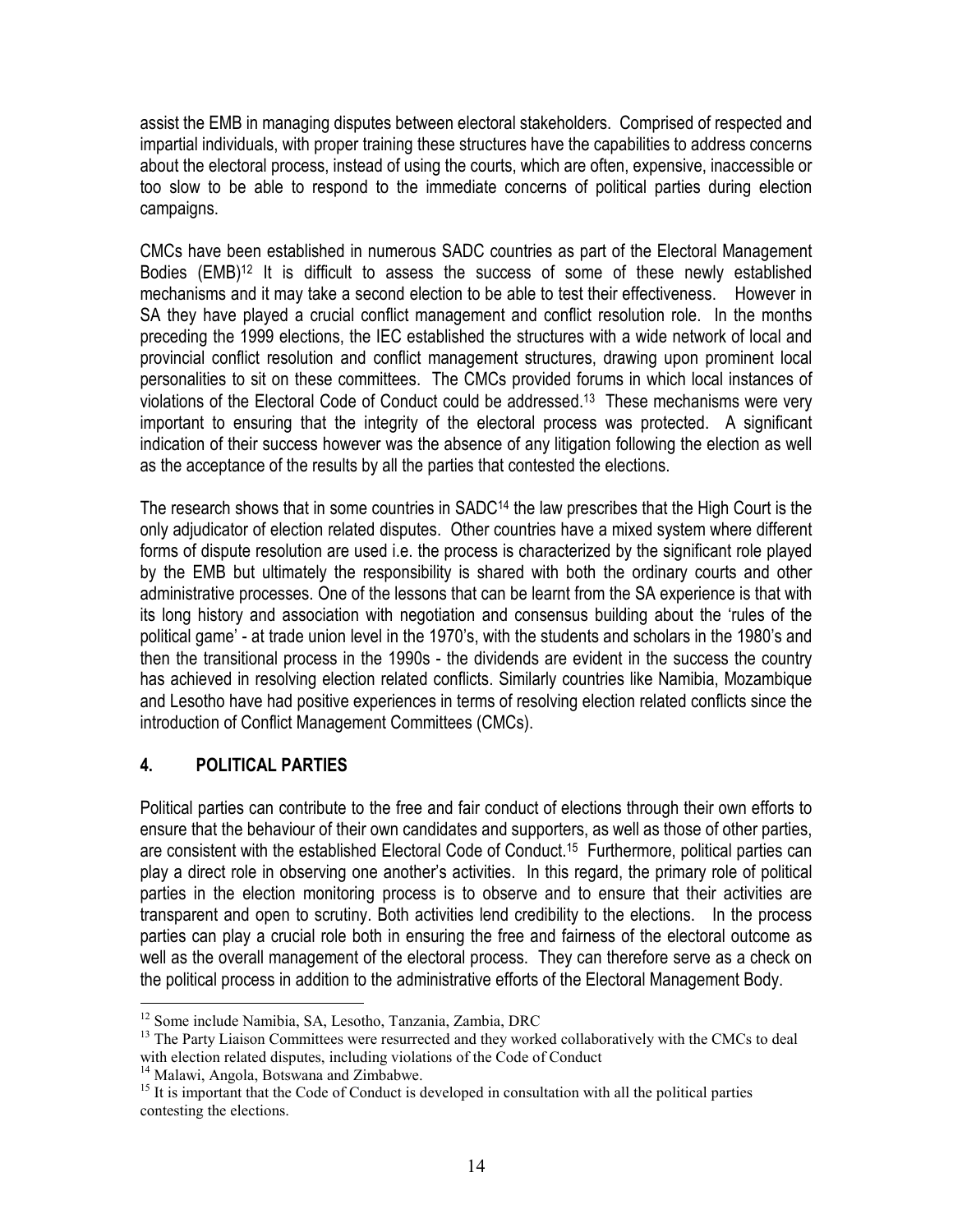# 5. ACCESS TO INFORMATION

Access to information, with a free media, is one of the most significant challenges for many countries in SADC. Most countries are dominated by state-owned media and generally it is difficult for political parties to have equitable access to TV and radio – being one of the key forms of information dissemination in developing countries. Election coverage by the media is also, in most instances, skewed towards the ruling party, because the formula used for providing access to state owned media is generally linked to the number of seats (or percentage of votes) received during the elections. This prejudices the ability of the opposition parties to canvass and reach out to voters and has the potential to fuel dissatisfaction or grievances. However if a more equitable strategy was developed to allow all parties to be able to canvass voters in a fair and equitable manner any residual tensions that may exist will not find their expression during election periods.

#### Recommendation:

The recommendation therefore is that the role that the media plays during election periods is crucial and that it is therefore important that all parties are given sufficient and equitable access in order to be able to put across their manifestos and views to the voters. There is a greater possibility of conflict and election related disputes without this provision being made available to all contesting parties.

#### 6. CIVIL SOCIETY

Civil society has an important role to play during the pre, during and post election periods. Not only do they have the reach to the grassroots that is required during elections but they have also developed relationships, through their work, with the people and have an understanding of how to reach them and what their concerns are. It is key that their expertise and experience be harnessed to ensure that there is an equitable flow of impartial information relating to elections to the grassroots communities, that the significance of the Code of Conduct and the rights and responsibilities as well as the obligations of the citizenry in building a democracy be widely distributed through voter information programmes, community radio stations, pamphlets, theatre, road shows etc.

Civil society organisations are useful in terms of assisting in facilitating dialogue between communities and political parties, respectively. During the South African 1994 elections the Peace Accord provided for Peace Committees to be established across the country to assist in resolving political conflicts. Civil society organisations played a key role in facilitating dialogue between the contesting parties and were able, through this process to manage conflicts that threatened the electoral process and the agreements reached at the Kempton Park negotiations.

During pre and during election times domestic monitors are drawn from civil society organisations such as NGOs, the churches, women's groups, youth groups, to a lesser extent the private sector and universities. They monitor, in an impartial and independent manner, and on behalf of the citizenry, the various stages of the electoral process and report on their findings to the EMB, the political parties and other observer missions. Civil society organisations and their community partners are also useful early warning signals about emerging conflicts at community level. Having been alerted to the issues at stake the EMB is then able to deploy CMCs to the local area.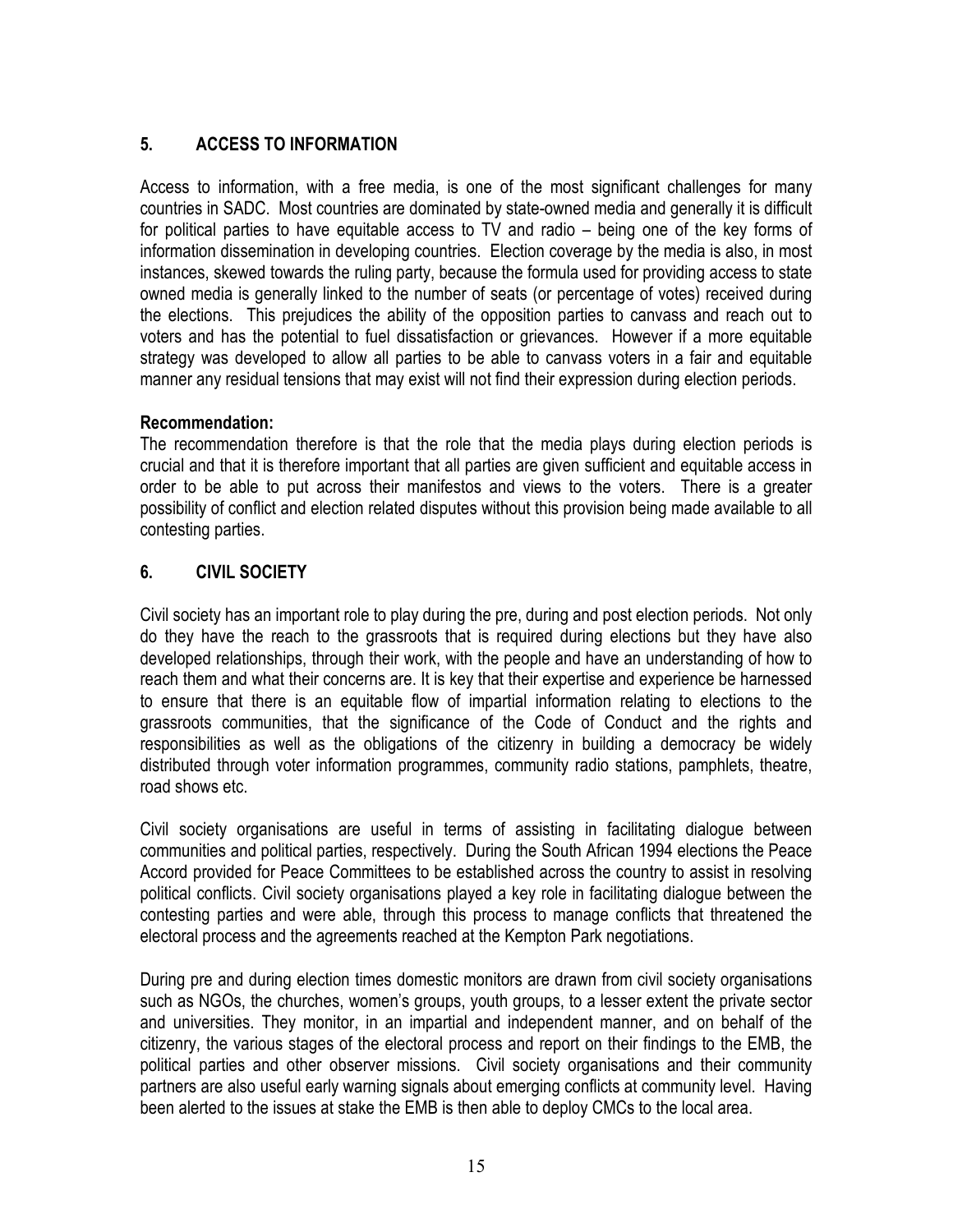#### 7. OBSERVER MISSIONS

 It is accepted that international observer missions have a key role to play in preventing election related conflict. There seems to be a causal link between the presence of observer missions and the reduction in election related disputes and violence. Observer missions are to all intents and purposes "the eyes and ears" of the international community<sup>16</sup> - and seem to inhibit the expression of conflict during election periods. It is therefore not only important that international observer missions are present in countries holding elections because they are able to objectively report on the elections and alert the EMB about the difficulties and obstacles experienced during the process, their presence acts as a form of conflict management mechanism. Their pre-emptive abilities also contribute significantly to the reduction of election related conflicts.

#### In Summing Up:

All the different mechanisms outlined above, have the same objectives, namely to resolve election related disputes that manifest themselves during the pre, during or post election periods. The electoral legislative framework contains regulatory provisions that prescribe for one or more or a combination of the election related conflict management mechanisms, depending on the level of experience that the country has in consensus building, its history of using conflict resolution mechanisms and its observations of how these processes work in other southern African countries.

In South Africa and some southern African countries such as Lesotho, the DRC, Zambia, Tanzania and others Conflict Management Committees (CMCs) and Party Liaison Committees (PLCs) are part of the EMBs conflict resolution procedures. There processes form an integral part of the way in which the EMB engages with all stakeholders. If however it is not possible to resolve conflicts that emerge during the pre, during and post election periods the EMB has the legislative mandate to refer the matter to the Electoral Court or the High Court, as the case may be depending on the country. Procedural rules and enforcement processes are established by the EMBs and these are shared with the political parties and other stakeholders, such as civil society organisations. These processes play a significant role in resolving administrative related conflicts. They provide useful mechanisms to pre-empt and manage conflicts that could escalate given the nature of the tension surrounding highly contested elections or in societies that are profoundly divided or have experienced deep-rooted conflict.

Given the time constraints of the election period, the resolution of complaints and petitions are better achieved through simple, quick response systems, following a single hierarchical approach. Without this, minor disputes and conflicts could become exaggerated into major challenges to the election results. Multiple avenues of initial complaint or appeal to the EMB and judicial bodies may not only confuse but delay resolution of complaints or challenges as aggrieved parties may shop around for a favourable forum to give them the decision they desire. It is therefore critically

 $\overline{a}$ <sup>16</sup> Domestic monitors do not fall into the category of international observer missions.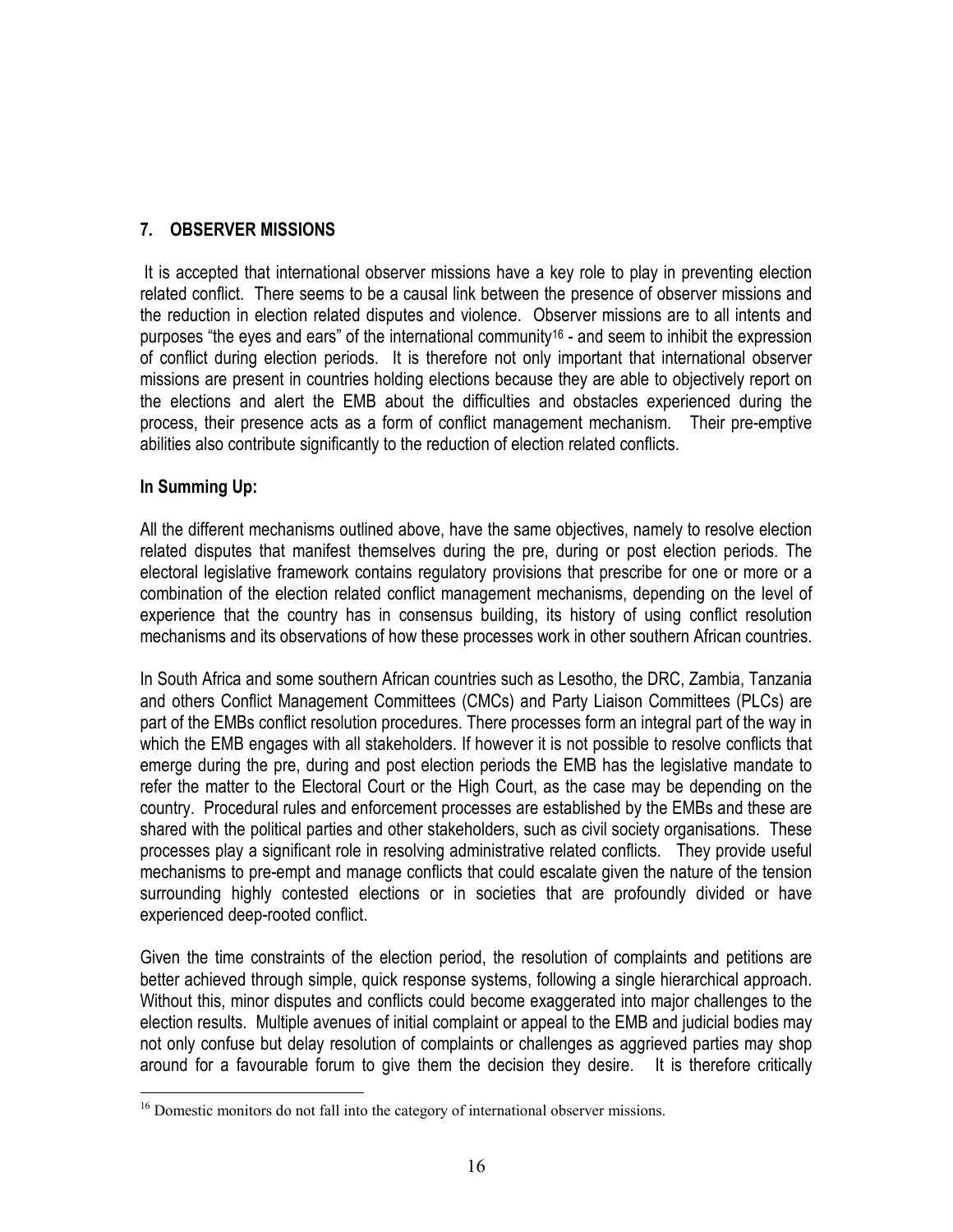important that a single procedure is outlined in the Electoral Act about the process to be followed for the resolution of election-related complaints, grievances and disputes. In general, administrative review mechanisms should be used before recourse to judicial intervention, though in systems where there is little confidence in the professionalism and independence of the EMB, handling all complaints through a judicial system may be the only satisfactory option.

For example, any complaints or grievances about general issues surrounding voting station operations should be dealt with by the  $EMB^{17} - e.g.$  the accuracy of the voters' lists or consistent patterns of incorrect procedural application across polling stations etc. Where complaints are not dealt with satisfactorily or acceptable solutions not found, immediate review should be made available at the next level of the administrative hierarchy, either within the EMB administration or by specifically appointed administrative Tribunals. If these processes are not able to resolve the matter and there is a possibility that the results could be contaminated by the allegation(s) and complaints, it is imperative that the matter then be referred to the appropriate judicial body, namely the Electoral Court or the High Court, as the case may be in that particular country. Furthermore, in order to ensure that the Court does not unduly delay or compromise the election outcomes by allowing for further review and appeals, the electoral legislation should preclude the Court from allowing for appeals.

Matters referred to the Court (High Court or Electoral Court) generally fall into 2 categories:

- 1. Those that allege breaches of criminal or electoral law by individuals or groups, but do not challenge election outcomes
- 2. Those that challenge the outcome of the election through alleged breaches of electoral law

In both instances the electoral legislation needs to be specific as to what constitutes grounds for challenge and where best these challenges will be resolved within the legislative conflict resolution landscape.

There is now a universal consensus that parties and party members are entitled to a swift resolution of their disputes by an independent and impartial tribunal or conflict management entity. The speed of dispute resolution is especially important when it comes to election related disputes, especially with regard to election results as any delays may undermine the democratic process or the stability of the country. Preventing delays in the resolution of disputes challenging election results may be strengthened through clear, transparent laws and regulations that underscore the importance of speedy decisions. For example the 1997 Cambodia election law provided for short time periods both for the submission of complaints (72 hours) and appeals (48 hours) and for the resolution of cases (72 hours). If the Courts are the only form of conflict resolution mechanisms available this short period of time will place an excessive burden on the judicial system. It is therefore key that additional conflict management and conflict resolution processes be introduced, as discussed above, to take the pressure of the Court and to facilitate disputes timeously and expeditiously.

 $\overline{a}$ <sup>17</sup> These would include the CMCs and the PLCs.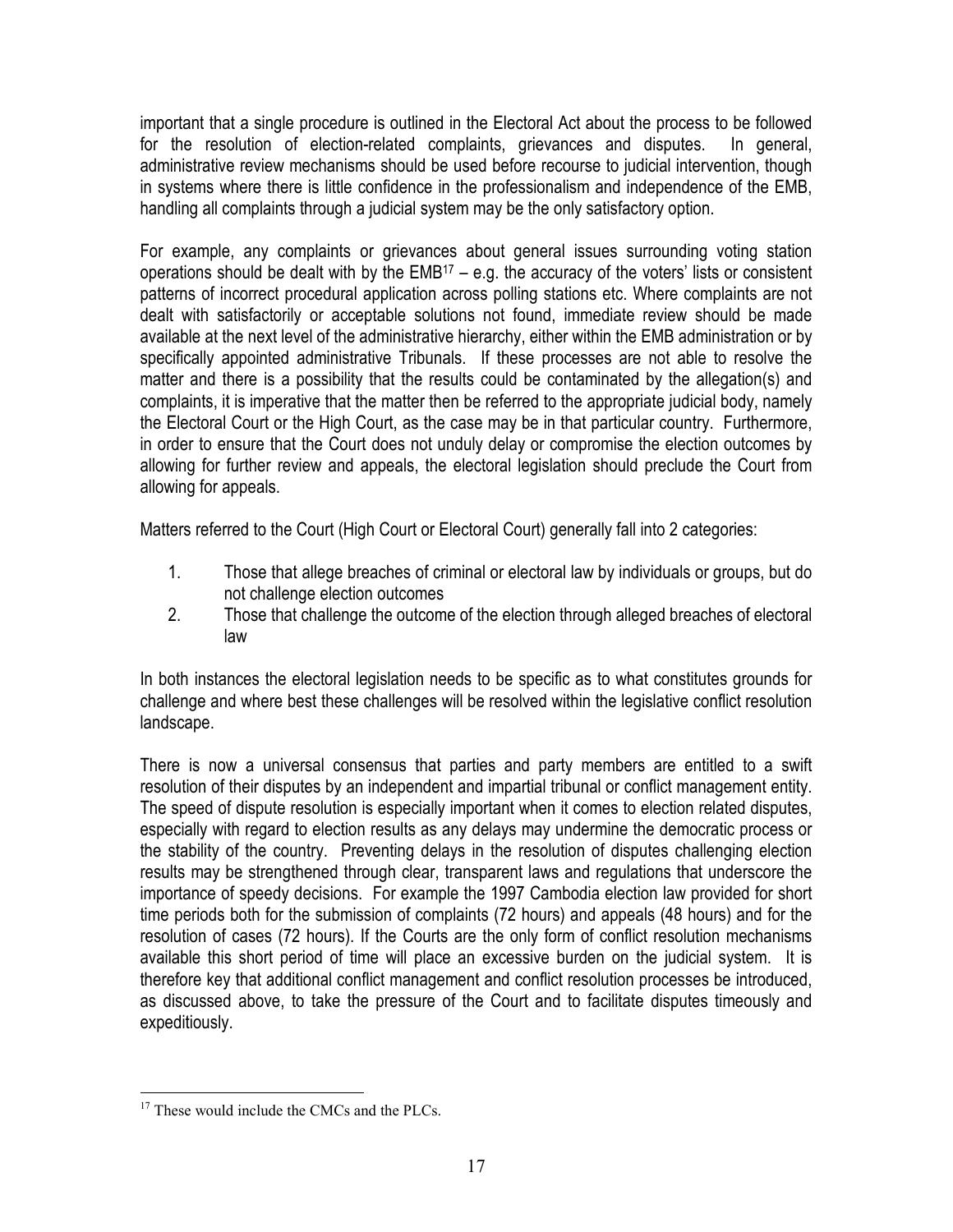In most southern African countries the President appoints the judges, selecting them from a list of nominations submitted by the Judicial Service Commission, a body itself partly appointed by the executive, partly by parliament and partly by the legal profession.<sup>18</sup> For the integrity and reputation of the judges and the Courts, which they serve on, it is crucial that the process of appointment is open, transparent, credible and inclusive. Without clearly articulated procedures and processes the appointments of the judges could be brought into question, as would the independence of the Court.

 $\overline{a}$  $18$  The 1996 South African Constitution calls for a separation of powers between the legislature, executive and the judiciary. According to the Constitution the executive is accountable to parliament and the President exercises certain judicial powers, including the appointment of judges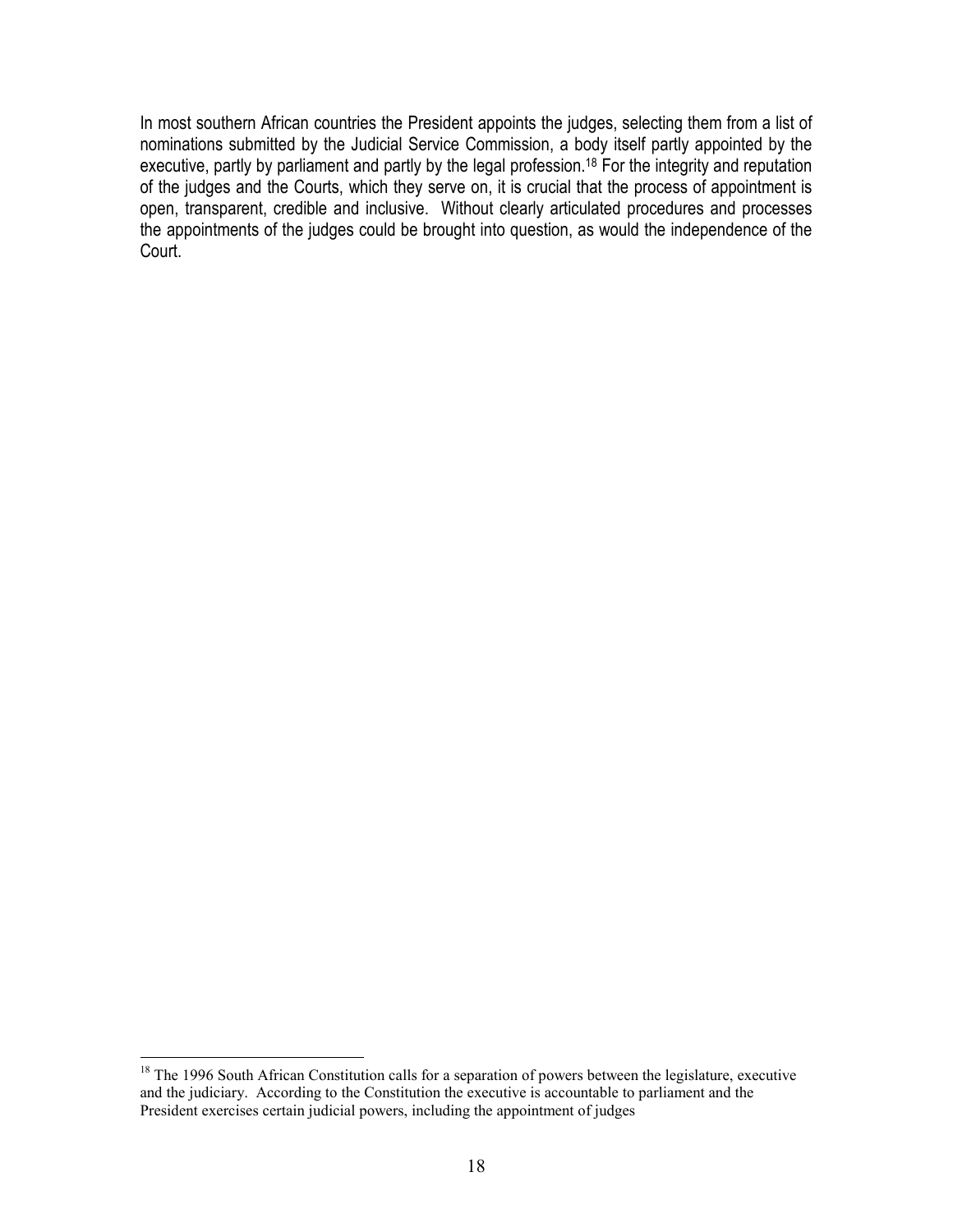| こ<br>く<br>く |  |
|-------------|--|
|             |  |
| I           |  |
|             |  |
|             |  |
|             |  |
| Ξ           |  |
|             |  |
| ï           |  |
| í           |  |
|             |  |
|             |  |
|             |  |
| α<br>í      |  |

 $\dot{\infty}$ 

| Country | Composition                                                                                                                                                                                                                             | Nomination and Appointment<br>Procedure                                                                                                                                                                                                                                                                                                                                                                   | Jurisdiction         | <b>Powers</b>                                                                                                                                                                                                                                                                                                                                                                                         |
|---------|-----------------------------------------------------------------------------------------------------------------------------------------------------------------------------------------------------------------------------------------|-----------------------------------------------------------------------------------------------------------------------------------------------------------------------------------------------------------------------------------------------------------------------------------------------------------------------------------------------------------------------------------------------------------|----------------------|-------------------------------------------------------------------------------------------------------------------------------------------------------------------------------------------------------------------------------------------------------------------------------------------------------------------------------------------------------------------------------------------------------|
| Mexico  | members: 4 appointed by the Supreme Court<br>and one an ex President or Vice President of<br>The Electoral Tribunal consists of five<br>the Senate of Chamber of Deputies.                                                              | to the Electoral Tribunal are appointed by<br>the Supreme Court<br>Judges t                                                                                                                                                                                                                                                                                                                               | National Elections   | make the Supreme Court the final arbiter of<br>unconstitutionality and sanction parties that<br>Federal Electoral Tribunal (TFE) with the<br>power to rule on appeals and claims of<br>prescriptions are however changing to<br>do not comply with the rulings. These<br>elections related disputes.                                                                                                  |
| Brazil  | In terms of the Federal Constitution of Brazil<br>Electoral Board, Electoral Judges, Regional<br>Electoral Courts and the Superior Electoral<br>there are 4 aspects of the Electoral Court:<br>Court.                                   | process is duplicated at the level of the Regional<br>Supreme Court, and Justices from the Superior<br>Court of Justice and two lawyers are appointed<br>Court judges are seconded from the<br>by the President of the Republic. The similar<br>Courts where the Judges are seconded from<br>from other courts and two lawyers<br>appointed by the President<br>Electoral<br>Judges 1                     | Federal and Regional | candidates comply with electoral legislation<br>Justice is responsible for verifying whether<br>The Electoral Court or known as Electoral<br>and where there are procedural and legal<br>difficulties the complaint is heard by a<br>respective Electoral Justice (Court)                                                                                                                             |
| Panama  | autonomous and an independent body with<br>honesty, freedom and effectiveness of the<br>Article 142 of the Constitution of Panama<br>the primary purpose of guaranteeing the<br>provides for an Electoral Court that is<br>popular vote | The Judges are designated by a resolution of the<br>and ratified by the Assembly<br>Cabinet                                                                                                                                                                                                                                                                                                               |                      | electoral matters are final. Only a motion<br>unconstitutionality before the Supreme<br>The decisions of the Electoral Court in<br>for reconsideration and a petition for<br>Court of Justice is admitted.                                                                                                                                                                                            |
| Venbnun | The Electoral Court consists of 9 members<br>elected by both houses of Parliament.                                                                                                                                                      | legislative. The person with the highest vote from<br>two thirds; & four are reps of the majority political<br>the 5 politically impartial members is chosen as<br>criteria of skill and elected by a majority vote of<br>5 politically impartial members nominated on<br>parties elected by proportional vote by the<br>members of the respective parties in the<br>the president of the Electoral Court |                      | provides that the Electoral Court is not only<br>matters and thus it also hears and reviews<br>the manager of the elections but it is also<br>the authority to declare elections null and<br>electoral disputes and complaints. It has<br>void and to scrutinize election results for<br>the highest court on all election related<br>Article 278 of the 1935 Constitution<br>legislative compliance. |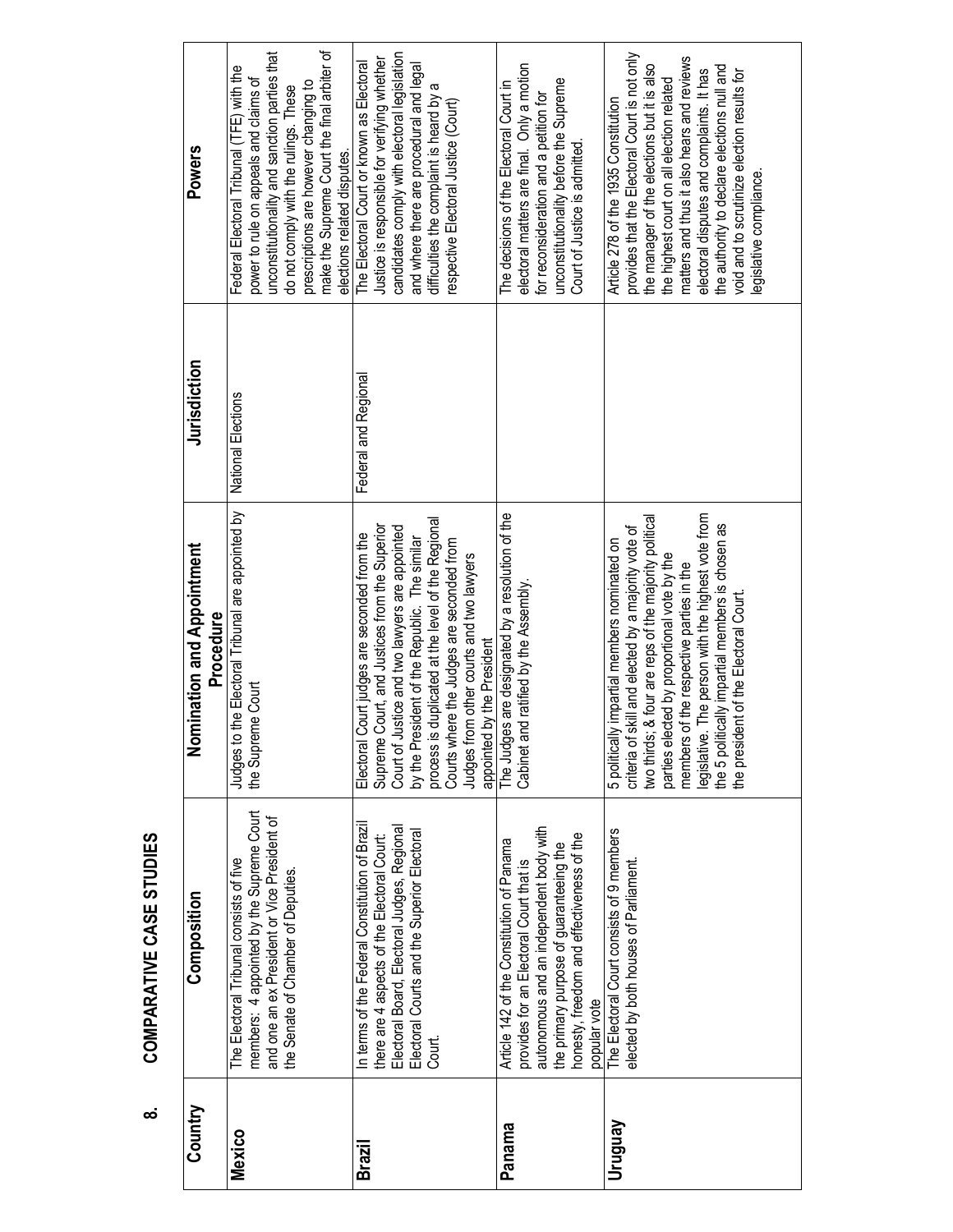| South Africa | As part of the transitional arrangements            | an attorney, advocate, magistrate or<br>Staffed by | Electoral Appeal Tribunals        | Had the capacity to impose penalties.                                     |
|--------------|-----------------------------------------------------|----------------------------------------------------|-----------------------------------|---------------------------------------------------------------------------|
|              | the1994 IEC made provision for the following        | lawyer. Appointed by<br>academic                   | would hear appeals against and    |                                                                           |
|              | conflict resolution mechanisms:                     |                                                    | review the decisions of the       | Section 20 of the Electoral Commission Act                                |
|              |                                                     | by the President on the<br>Appointed               | Electoral Tribunals. Consists of  | 51 of 1996 provides for                                                   |
|              | 1. An Election Adjudication Secretariat that co-    | recommendation of the Judicial Services            | 3 persons and chaired by a        | • The review of any decision of the IEC                                   |
|              | ordinated the functions of the Electoral            | Commission.                                        | judge of the Supreme Court        | relating to elections                                                     |
|              | Tribunals, the Electoral Appeal Tribunals           |                                                    |                                   | May hear and determine any appeals                                        |
|              | and the Special Electoral Court.                    | Appeal court Justices appointed by the King on     | The Magistrate and High Courts    | against any decision of the IEC                                           |
|              |                                                     | the advice of the President of the Court of Appeal | in the vicinity concerned are     | Must determine which courts shall have                                    |
|              | 2. The Electoral Tribunals set up in prescribed     | and the Judicial Service Commission and may        | given the power to hear           | urisdiction to hear particular disputes                                   |
|              | geographical areas to adjudicate and                | include acting Justices of Appeal appointed in     | complaints about infringements    | and complaints about infringements of                                     |
|              | determine alleged irregularities and                | terms of the Constitution. The King on the         | of the Code of Conduct or any     | the Electoral Code of Conduct.                                            |
|              | infringements of the Code of Conduct                | advice of the President of the Court of Appeal     | disputes and to impose            | May hear and determine any matter                                         |
|              | Special Electoral Court established to hear<br>က    | and the JSC shall appoint one of the Justices of   | penalties prescribed in the       | relating to the interpretation of any law                                 |
|              | appeals against and review decisions of             | Appeal as the President of the Electoral Court.    | Electoral Act.                    | referred to it by the Commission; and                                     |
|              | the Appeal Tribunals and the IEC itself.            | The President after consultation with the          |                                   | May investigate any allegations of                                        |
|              | Each electoral district had a tribunal and in       | Electoral Commission may make rules for            | Has jurisdiction in all electoral | misconduct, incapacity or                                                 |
|              | 1994 there were 9 appeal tribunals to               | regulating the practice and procedure of the       | disputes and infringements of     | incompetence of any member of the                                         |
|              | review the proceedings of the Appeal                | Court.<br>Electoral <sup></sup>                    | the Electoral Code of Conduct     | Commission.                                                               |
|              | Tribunals under the stewardmanship of a             |                                                    |                                   |                                                                           |
|              | Judge.                                              |                                                    |                                   |                                                                           |
|              | The Electoral Court has the status of the<br>4      |                                                    |                                   | Election petitions are heard by the courts                                |
|              | High Court and was established in terms of          |                                                    |                                   | with the Electoral Court acting as final                                  |
|              | the Electoral Commission Act 51 of 1996.            |                                                    |                                   | court of appeal. Parties must submit<br>complaints within 48 hours of the |
|              | Consists of a Chairperson who is a Judge            |                                                    |                                   | announcement of results.                                                  |
|              | of the Appellate Division, Supreme Court,           |                                                    |                                   |                                                                           |
|              | two other Judges of the Supreme Court &             |                                                    |                                   | In each instance there is specification in                                |
|              | 2 other members who are SA citizens                 |                                                    |                                   | law as to what sanctions can be imposed                                   |
|              | High Court in whose area of jurisdiction any<br>ιó, |                                                    |                                   | as set out in Section 96 of the Electoral                                 |
|              | electoral dispute or any complaint about an         |                                                    |                                   |                                                                           |
|              | infringement of the Code has arisen has             |                                                    |                                   | Commission Act. 1998 (Act no 73 of 1998)                                  |
|              | jurisdiction to hear such disputes or               |                                                    |                                   |                                                                           |
|              | complaint.                                          |                                                    |                                   | No appeal provided from the decision of                                   |
|              | The magistrate court and the High Court<br>ဖ        |                                                    |                                   | the Electoral Court.                                                      |
|              | can also be approached but have less                |                                                    |                                   |                                                                           |
|              | powers to impose an appropriate penalty.            |                                                    |                                   | The IEC appoints a tribunal to hear and                                   |
|              |                                                     |                                                    |                                   | rule on complaints. Election petitions                                    |
|              |                                                     |                                                    |                                   | against IEC decisions are heard by the                                    |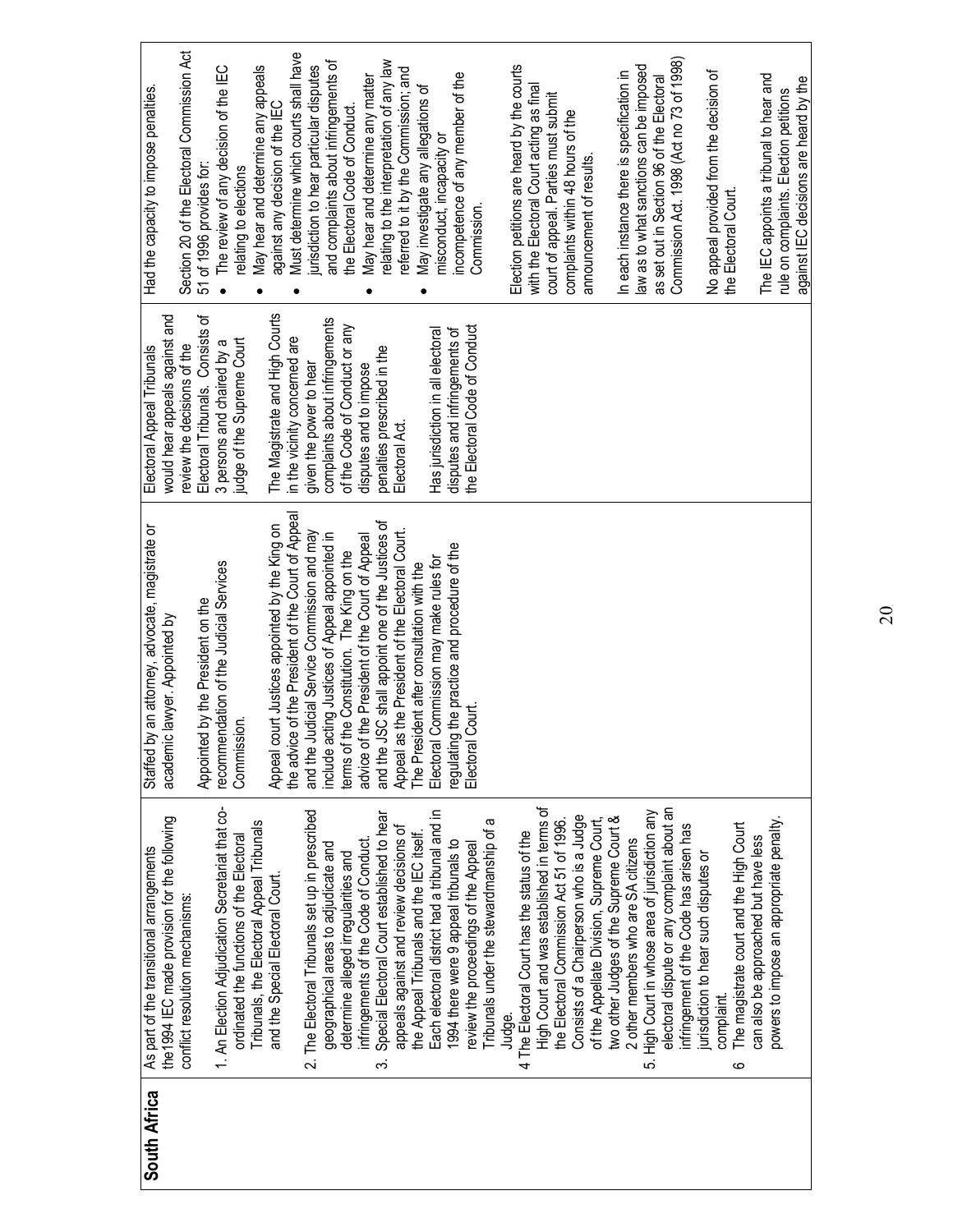|            | The Electoral Court will have the same powers<br>Has substituted High Court by Electoral Court<br>and jurisdiction as the High Court when the<br>(Constitution of Lesotho (Amendment) Bill<br>2000)                                                                                  |                                                                                                                                                                                                                                                                                                                                                                                                                      |                                                                                                                                                                                        | the election period and the petition must be<br>Electoral Court during elections or the High<br>made against its decisions. Petitions must<br>be submitted within 30 days of the end of<br>Court at other times; no appeals may be<br>heard within 30 days of lodging                                                                           |
|------------|--------------------------------------------------------------------------------------------------------------------------------------------------------------------------------------------------------------------------------------------------------------------------------------|----------------------------------------------------------------------------------------------------------------------------------------------------------------------------------------------------------------------------------------------------------------------------------------------------------------------------------------------------------------------------------------------------------------------|----------------------------------------------------------------------------------------------------------------------------------------------------------------------------------------|-------------------------------------------------------------------------------------------------------------------------------------------------------------------------------------------------------------------------------------------------------------------------------------------------------------------------------------------------|
| Mozambique | Court, an Administrative Court and other lower<br>latter is not sitting in terms of section 126A (4)<br>judges, appointed by the President and who<br>The judicial system comprises a Supreme<br>courts as well as specialized courts. The<br>Supreme Court consists of professional |                                                                                                                                                                                                                                                                                                                                                                                                                      | National Electoral Commission<br>results being published by the<br>(CNE) within two days of the<br>administrative body, STAE<br>Petitions are made to the                              | electoral process, verifies presidential<br>validates and declares final results of<br>The Constitutional Court supervises<br>candidates, hears petition appeals,<br>elections.                                                                                                                                                                 |
|            | Constitutional Council adjudicates on matters<br>decide matters of law and judges elected by<br>Administrative Court has jurisdiction over<br>public administration and spending. The<br>the Assembly of the Republic. The<br>of constitutional and Electoral law.                   |                                                                                                                                                                                                                                                                                                                                                                                                                      | the Constitutional Council within<br>three days of the decision being<br>published and must be decided<br>made by the CNE are made to<br>Appeals against decisions<br>on within 5 days |                                                                                                                                                                                                                                                                                                                                                 |
| Namibia    | High Court with the rules of the high Court                                                                                                                                                                                                                                          | the High Court and all other judges are appointed<br>misbehaviour only on the recommendation of the<br>æ<br>le by the President for incompetence or<br>by the President acting on the recommendation<br>of the Judicial Service Commission. Judges are<br>High Court and lower courts. The Chief Justice<br>The court system comprises a Supreme Court,<br>(head of the Supreme Court), the President of<br>removabl |                                                                                                                                                                                        | registration of the petition. Appeals may be<br>within 30 days of the announcement of the<br>result disputed. The decision of the Court<br>Election petitions are heard by the High<br>Court and petitions must be submitted<br>must be rendered with 60 days of the<br>lodged with the Supreme Court                                           |
| Tanzania   | Magistrate Court<br>High Court                                                                                                                                                                                                                                                       | High Court who are appointed by the president<br>except those for the Court of Appeals and the<br>Judges are appointed by the Chief Justice,<br>Judicial Service Commission.                                                                                                                                                                                                                                         | 2. Local Government<br>Nat. Assembly                                                                                                                                                   | Presidential election results are not subject<br>elections if submitted within 30 days of the<br>Resident Magistrates hear cases for local<br>petitions for parliamentary elections must<br>be presented to the High Court within 14<br>days of the announcement of results.<br>to challenge under the law. Election<br>announcement of results |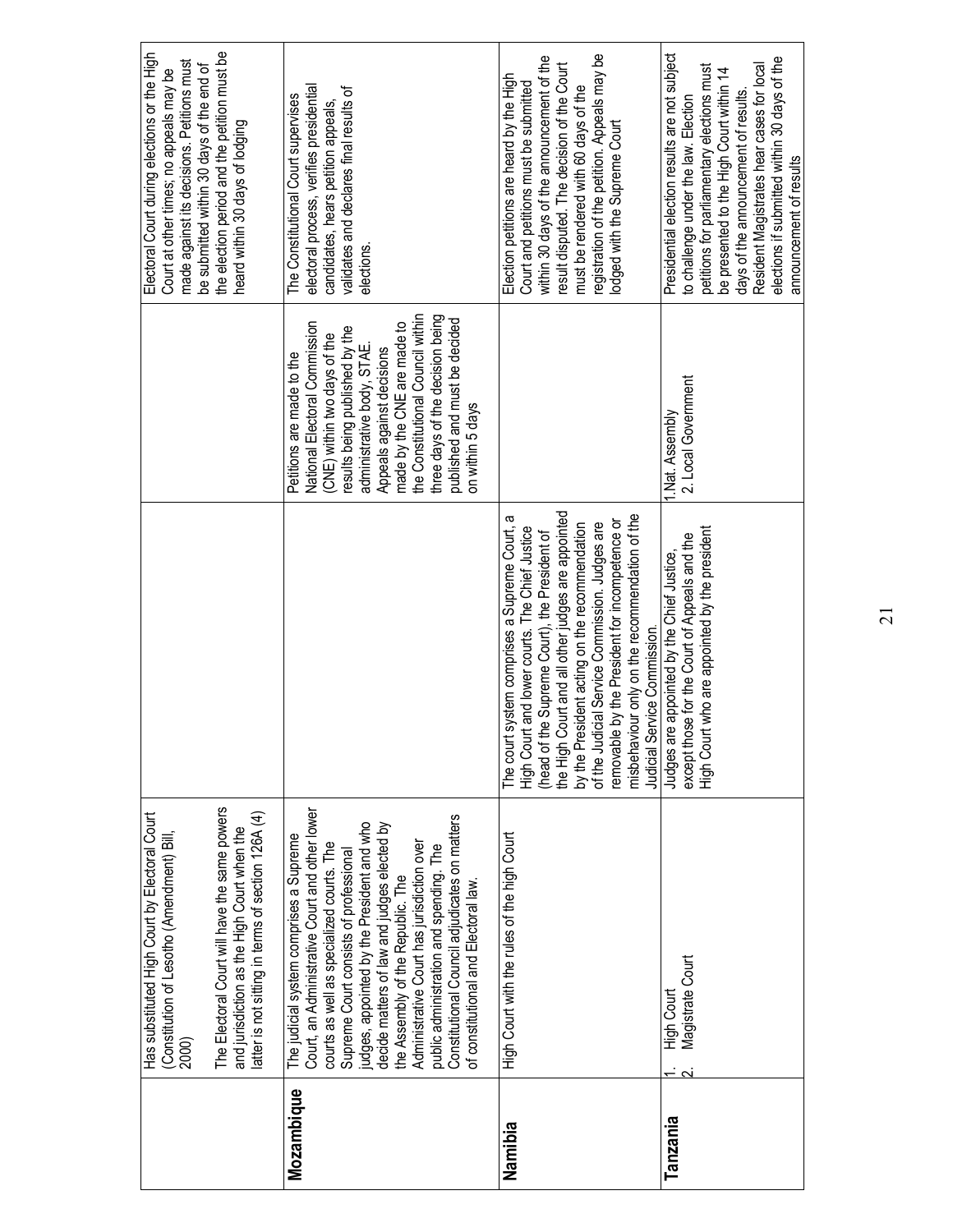| <b>Zimbabwe</b> | Having established a "special court" under     | power to appoint persons to preside<br>"92(1) The                                            | Election Petitions-where the issue of         |  |
|-----------------|------------------------------------------------|----------------------------------------------------------------------------------------------|-----------------------------------------------|--|
|                 | Chapter VIII of the Constitution and conferred | over a special court shall vest in the President                                             | whether there was a corrupt or illegal        |  |
|                 | on it the judicial power to hear and determine | after consultation with the Judicial Service                                                 | practice and influence which resulted in a    |  |
|                 | election petitions,                            | Commission; provided that Parliament may                                                     | candidate being elected - the court is to     |  |
|                 |                                                | provide that the chief Justice may, after                                                    | establish if the candidate was duly elected   |  |
|                 |                                                | the Judicial Service Commission,<br>consulting                                               | and whether there was any undue               |  |
|                 |                                                | appoint a person holding the office of judge of                                              | influence. These include allegations          |  |
|                 |                                                | the High Court to preside over a special court for                                           | consisting of criminal violations relating to |  |
|                 |                                                | such period as he may specify"                                                               | elections                                     |  |
|                 |                                                |                                                                                              | Administrative violations relating to         |  |
|                 |                                                | (1) of the Constitution provides for<br>Section 92                                           | elections                                     |  |
|                 |                                                | judges of the High Court to be appointed to serve                                            | Disputes defined to be within the             |  |
|                 |                                                | court in circumstances limited to the<br>in a special                                        | jurisdiction of the EC                        |  |
|                 |                                                | their appointment and the period of<br>manner of                                             | Campaign irregularities                       |  |
|                 |                                                | appointment. Section 92(1) ensures that during                                               | Campaign financing                            |  |
|                 |                                                | the term of office of such judges appointed to                                               |                                               |  |
|                 |                                                | preside over a special court, their conditions of                                            | A decision of the Electoral Court on a        |  |
|                 |                                                | service shall not be amended and their office                                                | question of fact shall be final               |  |
|                 |                                                | shall not be abolished without their consent.                                                | A decision of the Electoral Court on a        |  |
|                 |                                                |                                                                                              | question of law may be subject of an          |  |
|                 |                                                | Parliament was bound by s 92(1) of the                                                       | appeal to the Supreme Court                   |  |
|                 |                                                | Constitution to provide for the appointment of                                               |                                               |  |
|                 |                                                | persons to exercise the powers of that court in                                              |                                               |  |
|                 |                                                | the manner prescribed by the Constitution. The                                               |                                               |  |
|                 |                                                | method of appointment of the persons to preside                                              |                                               |  |
|                 |                                                | over a "special court" prescribed under s 92(1) of<br>the Constitution ensured that the same |                                               |  |
|                 |                                                |                                                                                              |                                               |  |
|                 |                                                | conditions of the discharge of the judicial                                                  |                                               |  |
|                 |                                                | functions of the court were secured for them as                                              |                                               |  |
|                 |                                                | were guaranteed to persons appointed under                                                   |                                               |  |
|                 |                                                | Chapter VIII of the Constitution (dealing with                                               |                                               |  |
|                 |                                                | judiciary) as judges of the High Court.                                                      |                                               |  |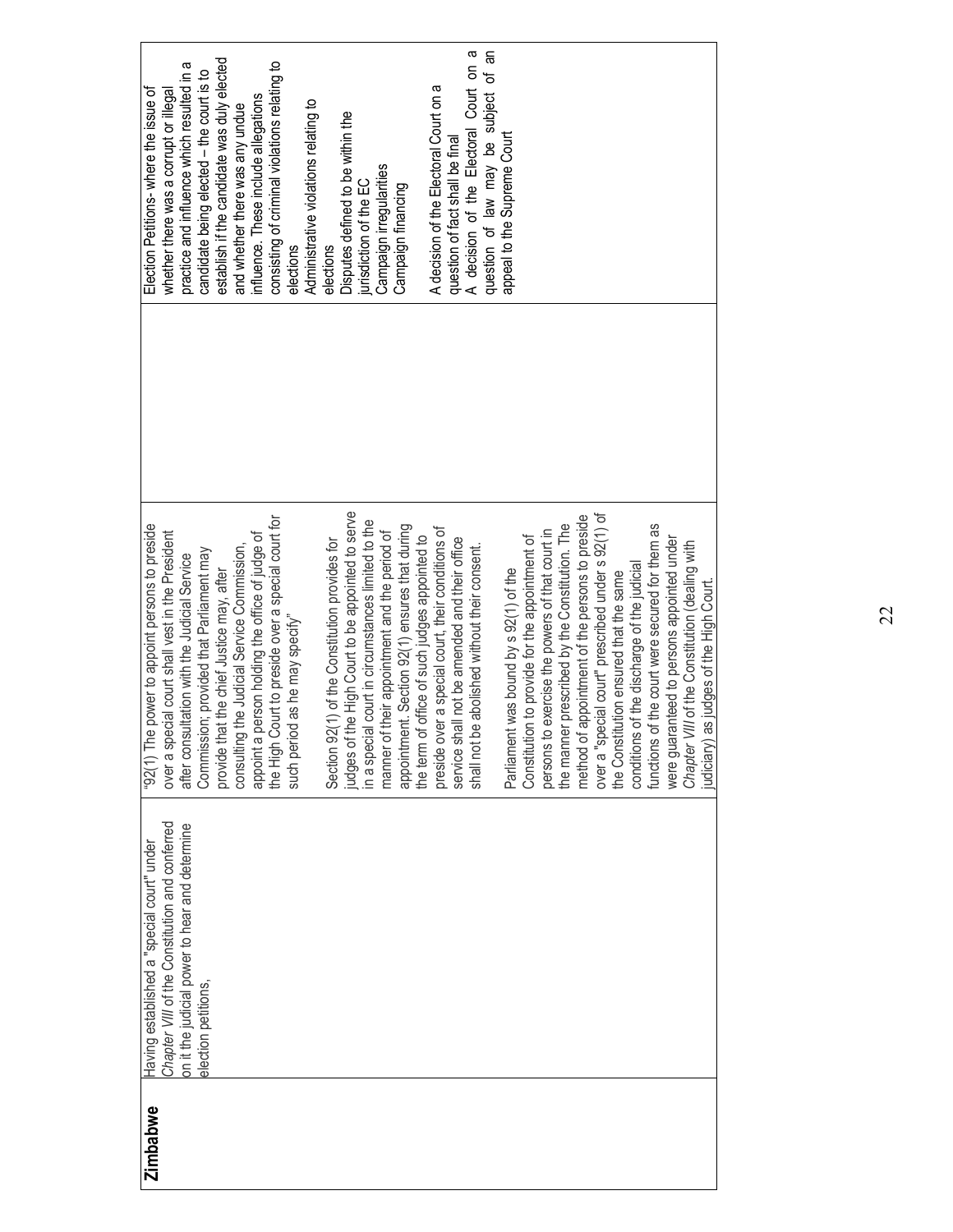#### 9. COMPARATIVE ANALYSIS

It is clear from the review of the comparative literature that there are various judicial models that deal with election related complaints and disputes. It is clear that in most instances the High Court is the final arbiter of election related disputes. The literature further indicates that in both Latin America and southern Africa election Tribunals are used as a complementary process to deal with election administration disputes at primarily local geographic areas, and where the disputes are not successfully resolved by the Tribunals the matter is referred to the Court responsible for dealing with election related disputes.

South Africa, due to its long history of consensus building, through negotiations between historically disputing parties, has put in place conflict management processes that include informal community initiatives, alternative conflict management processes that are part of the Independent Electoral Commission's procedures and the Courts, which include the High Court and the Electoral Court as well as magistrates courts, depending on the nature of the conflict. Countries like South Africa, Lesotho, Tanzania and others have also been through an extensive process of electoral legislation reform to ensure that they have appropriate mechanisms to deal with the disputes that inevitably arise during election periods, and especially in post conflict societies where there is always the possibility of conflicts re-emerging during this heightened period of political and social tension. By participating in regional observer missions and regional election related fora SADC member states have experienced the value of multiple conflict resolution processes, that complement and support each other to resolve disputes that could, in a volatile climate, erupt into open conflict.

However in order to ensure that the conflict management processes are effective it is critically important that the electoral laws clearly distinguish between the responsibilities, parameters and jurisdiction of the Courts and the alternative conflict resolution processes of the Electoral Management Bodies. Similarly the electoral regulations should give guidance as to the process that should be followed when seeking external support to resolve disputes.

# 9.1 Role of the Judicial Services Commission

l

The role of an independent Judicial Services Commission (JSC) is key to upholding the fundamental principle of the independence of the judiciary. The Discs interviewing process, its short-listing and nomination procedures must be transparent, inclusive, credible, impartial and objective. It should preferably be a multi-party and multi-disciplinary body19, especially in post conflict societies. It is also important that the JSC works according to agreed and known rules. Even although the procedures, as set down in the Constitution, stipulates the nomination and appointment procedures of judges there is always a possibility that the President, as the final office that endorses the selected nominees, disagrees with the names put forward and overrules the recommendations of the JSC and the national assembly. Mechanisms on how to deal with this issue needs to be included in the Constitution – as this too could be create unnecessary conflict without any clear recourse to a remedy.

<sup>&</sup>lt;sup>19</sup> Equal representation from the legal profession, parliamentary representatives and the Executive as well as representation from non-legal bodies.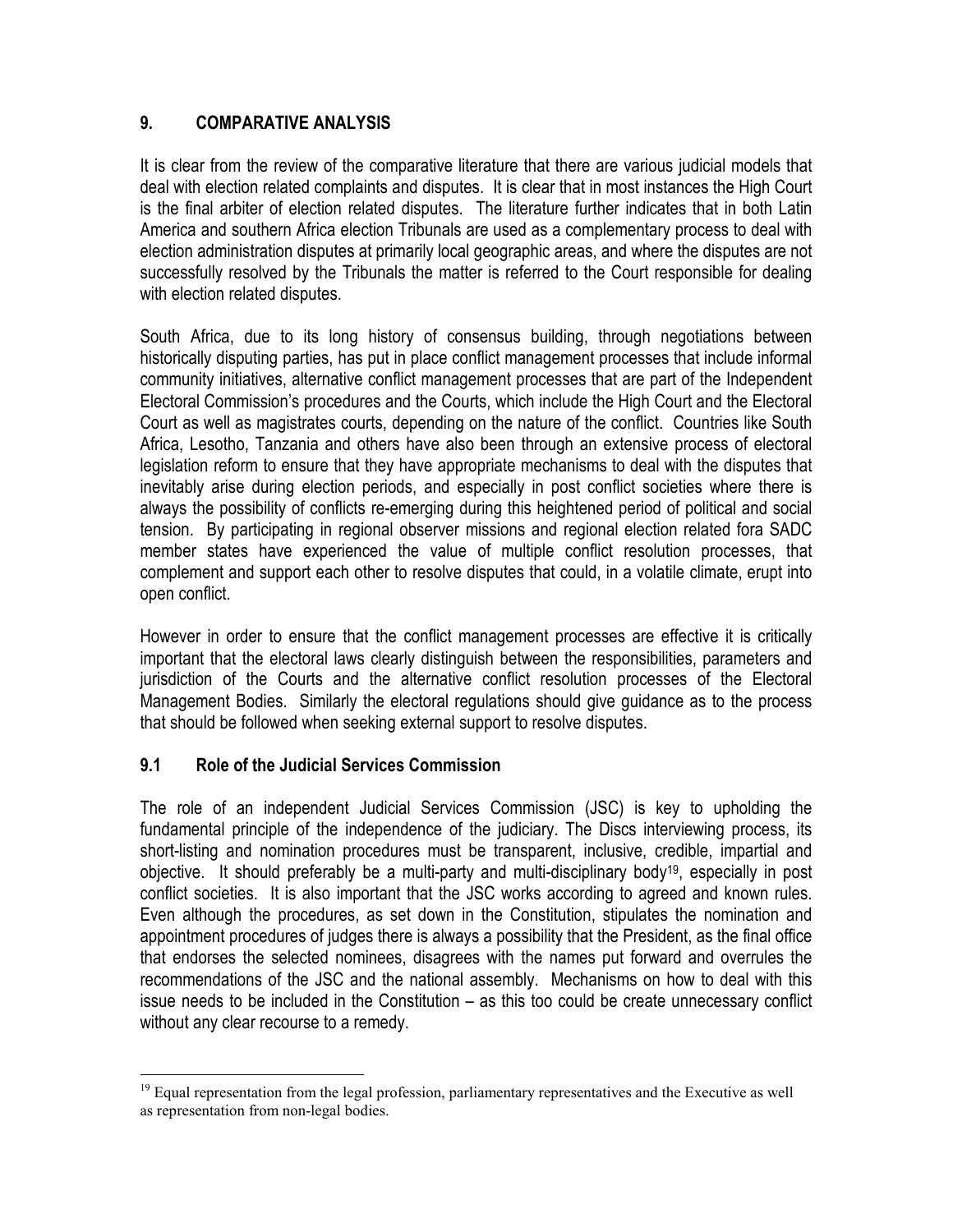# 9.2 The Nature of the Electoral Court

Whether the Electoral Court is constituted as a full time court or as a court that only presides on an ad hoc basis i.e. only during election periods, is a matter that needs to be discussed in the context of the levels of anticipated conflict that may occur during the pre, during and post election periods. Only once this information has been established is it possible to decide on whether a full time Electoral Court is necessary.

There are commentators who are of the view that the High Court has the jurisdiction and capacity to hear election related complaints and petitions, and it is therefore not necessary to have a special court that focuses only on election related issues. Others are of the view that it is necessary to have Courts that focus only on election related disputes, as the High Courts are generally too busy to expedite matters in the time required, and secondly that it is also important to have judges who hear only election related issues.

#### Recommendation:

It is proposed that a permanent Electoral Court be duly established in Zimbabwe according to the Constitution and the Electoral Act to focuses only on election related petitions and disputes. It does not necessarily mean that the Court has to sit during the in-between election periods. It is however necessary that the same judges presiding on the Court are available at all times to deal with disputes that arise out of elections. As Zimbabwe has a first past the post electoral system that requires the conduct of by-elections from time to time it is important that the Electoral Court anticipate the need for hearing of complaints and petitions and therefore it would be useful if the Court was permanent.

Given the levels of contestation prevailing in Zimbabwe currently it is imperative that as part of the electoral review process some consideration be given to the Constitutional and legislative arrangements regarding the establishment of the Electoral Court.

# 9.3 The Electoral Court of Zimbabwe

In the Constitution of Zimbabwe, Section 92(3) provision is made for the ad hoc establishment of "special courts". Section 92(4) a specifies that 'special court' means –

Any court or other adjudicating authority established by law which exercises all or any of the functions previously exercised by –

- (i) The Fiscal Appeal Court
- (ii) The Special Court established …..of the Income Tax Act
- (iii) The Water Court, established in terms of the Water Act
- (iv) The Compensation Court established by section 3 of the Land Acquisition Act 1979

Section 92 (4) b notes that the 'special court' does not allow for any right of appeal, directly or indirectly from a decision of that court…to the Supreme Court or the High Court. Section 172(1) of the Electoral Act further substantiates that there is no right of appeal and that a judgment of the Court on a question of fact will be final.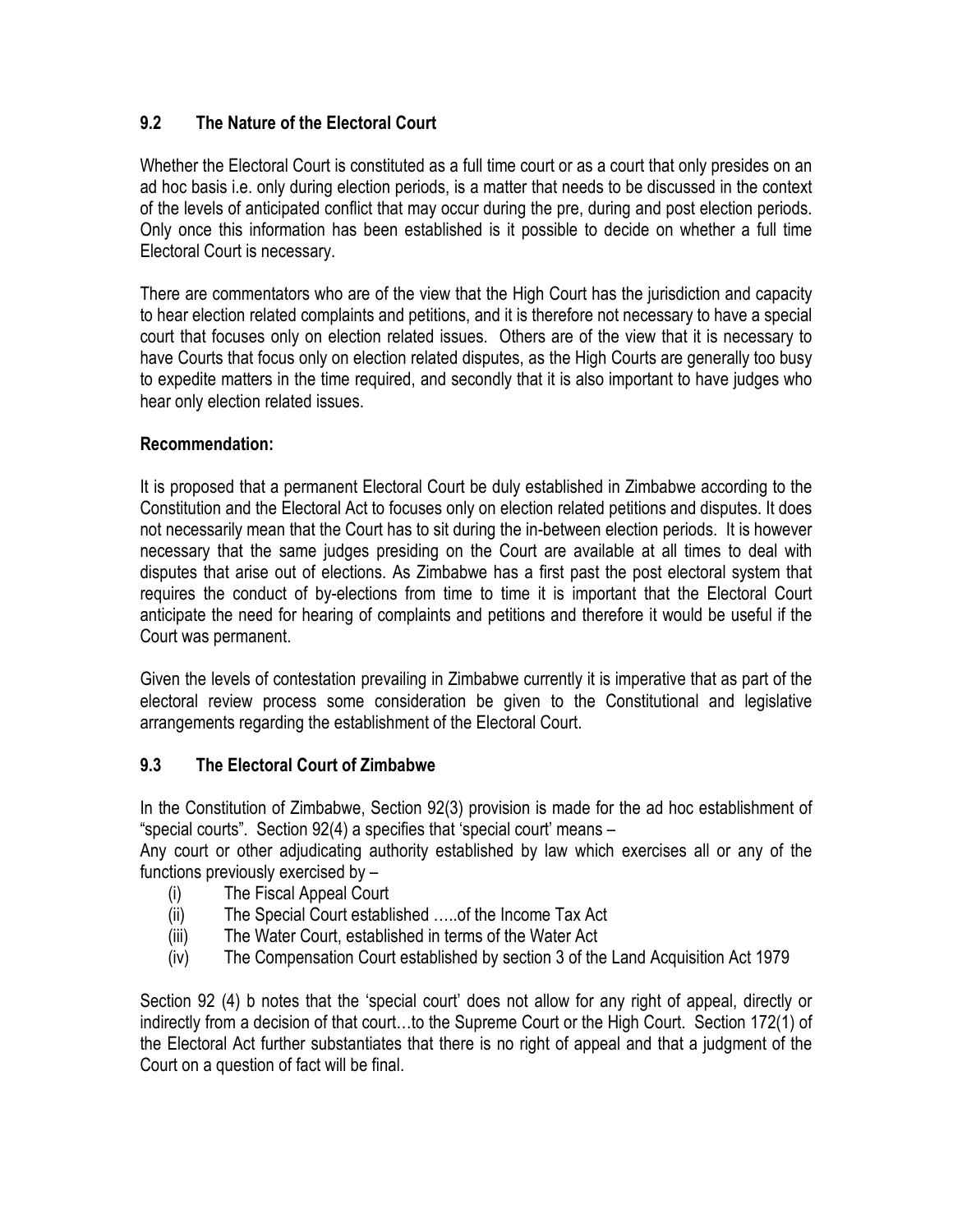#### Recommendation:

It is recommended that EITHER the definition of 'special court' as set out in Section 92(3) be applied to the Electoral Court and that this be clearly stated in the Constitution and that the enabling legislation be aligned with the principles of the Constitution.

OR that the Electoral Court be an additional court to that of the High Court and the Supreme Court with a specific section in the Constitution prescribing its role, function, its jurisdiction and the duration of service of its judges. Further, that the enabling legislation, as contained in the Electoral Act, to be in conformity with the Constitution. Additional amendments will have to be made to the Constitution if this option is agreed to, namely to ensure that there is no right of appeal, directly or indirectly, from a decision of the Electoral Court to the Supreme Court or the High Court. This is particular relevant given the tensions and time limitations of the election period. It will also have to be reiterated that the judges who preside on the Electoral Court will be appointed in the same way that other judges of the High Court and Supreme Court are appointed with the same conditions of service and tenure.<sup>20</sup>

#### 9.4 Appointment of Judges to the Electoral Court in Zimbabwe

Having established that provision for a 'special court' is made under Chapter VIII of the Zimbabwe Constitution and that judicial power to hear and determine election petitions are conferred upon this court, Parliament then had to provide for the appointment of persons to preside over a "special court" and to ensure that they are guaranteed the same conditions of service and security of tenure as persons appointed under Chapter VIII of the Constitution that deals with the judiciary and judges of the High Court.21 S92 (2) of the Constitution further provided that during the term of office of the judges who have been seconded to the Electoral Court their conditions of service will not be amended and their office will not be abolished without their consent. It is therefore not possible for the Chief Justice or the Judge President, without consultation with the Judicial Services Commission, to alter the terms and conditions of service of the Judges or for there to be any interference by the Executive with their appointments.

The manner in which judges are appointed to the Electoral Court (defined as a 'special court') is critically important, especially in the context where there is extreme polarization between the ruling party and the opposition parties and there is always the temptation to, wittingly or unwittingly, stack the judiciary with supporters of the present incumbency. Not only is the role and functions of the independent Judicial Service Commission important to ensure that independent and impartial people, appropriately qualified and in good standing are nominated and appointed as judges to the Electoral Court, but that the correct procedures and due process of law is followed when seconding a judge to this 'special court'. This will ensure that there is no doubt about the transparency of the

 $\frac{1}{20}$  Another example of where there needs to be conformity between the Constitution and the legislation is s 162(1) of the Electoral Act and s 92 and s 18 of the Constitution in terms of the nomination procedures for the requisite 5 judges to preside over the Electoral Court in order to hear and determine election petitions.

 $21$  The 2 issues of security of tenure and conditions of service secure for judges the necessary independence from interference by other organs of State and in the discharge of their functions.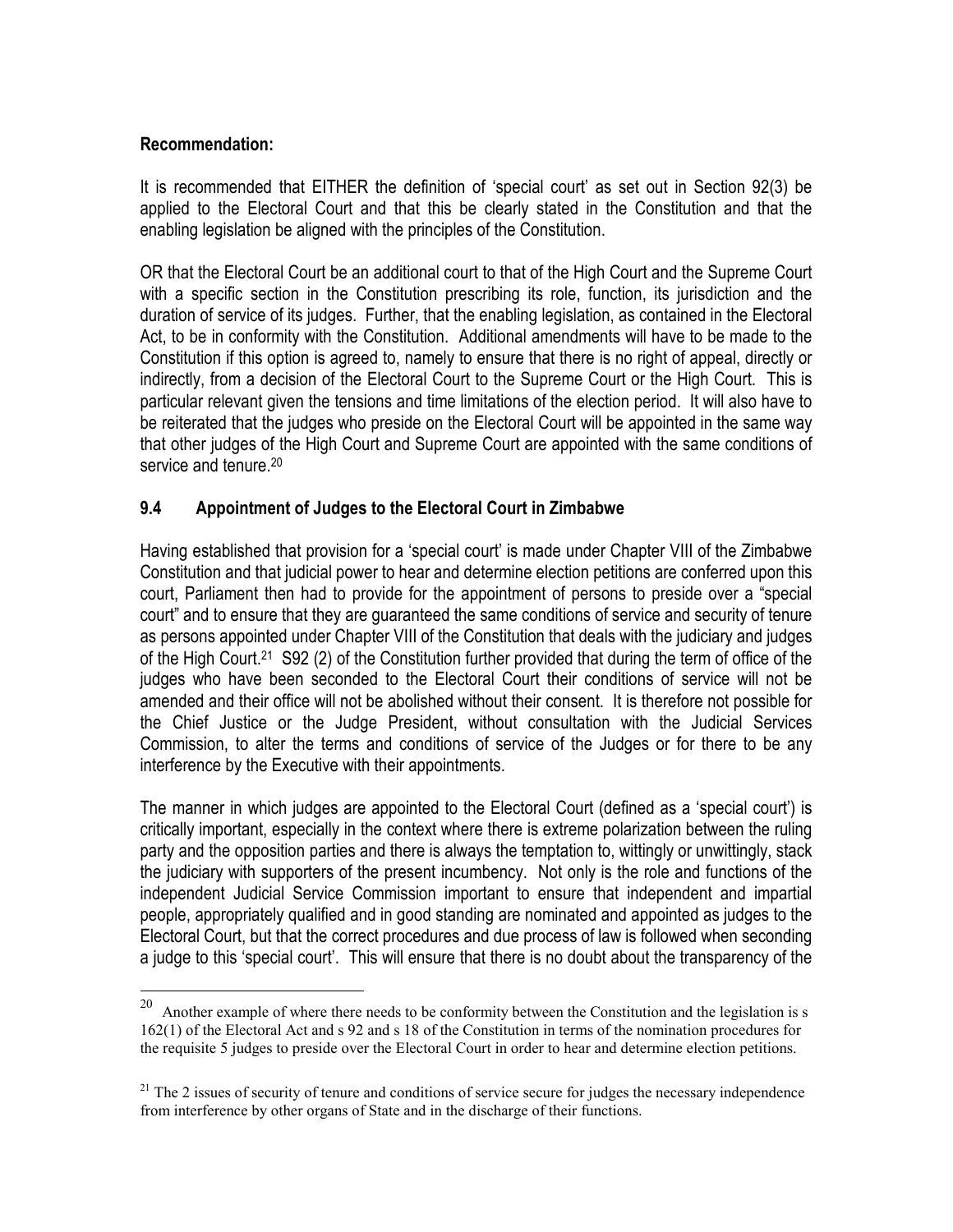appointment process and that the Electoral Court will be staffed by independent persons in good standing, who are objective and impartial and will apply the law fairly and justly.

Similarly provisions need to be made for the dismissal of judges so that this process is prescribed, as is the process for the appointment of judges. A transparent, inclusive and open process will ensure that judges are not dismissed without good reason, which can be substantiated to the Judicial Services Commission. This will inhibit any political interference by the Executive, the Legislature or the ruling party in the judiciary.

In terms of the appointment of the judges presiding over the Electoral Court, Section 92(1) of the Constitution states that 'the power to appoint persons to preside over a special court shall vest in the President, after consultation with the JSC: provided that Parliament may provide that the Chief Justice may, after consulting the JSC, appoint a person holding the office of judge of the High Court to preside over a special court for such period as he may specify." The key issue here is that the Judicial Services Commission has to be consulted either when appointing new judges or when seconding judges to these 'special courts'. Consultation with the Judicial Services Commission is mandatory for the appointment of the judge to be a valid appointment. An independent commentator observed that the process of consultation with the Judicial Service Commission by the President or the Chief Justice is such an integral part of the appointment of a judge to preside over a 'special court' that without it there cannot be a valid discharge of the judicial functions of that court by the appointee.<sup>22</sup>

Furthermore section 162(1) of the Electoral Act indicates that Parliament empowered the Chief Justice to appoint sitting judges of the High Court to preside over the Electoral Court ("special court"), after consulting the Judge President. This however is inconsistent with Section 92(1) of the Constitution. In terms of Section 3 of the Constitution of Zimbabwe the Constitution is the supreme law of Zimbabwe and if any other law is inconsistent with it, that law needs to be amended so as to reflect the principles of the Constitution.

#### Recommendation:

It is therefore recommended that the sections of the electoral law, specifically s 162(1) of the Electoral Act be reviewed in order to ensure that it is consistent with s 92(1) of the Constitution. Where there are other instances where the electoral law needs to be substantiated to support the Constitution it is critical that it be reviewed before the next elections are held.

# 9.5 Recourse to a fair hearing

Finally, in order for the citizens and political parties of Zimbabwe to be able to have their fundamental rights protected by the law, as set out in s 18(1) and s 18(9) of the Constitution it is crucially important that they are able to have a fair hearing and that their case be determined by an independent and impartial court. In order for the Electoral Court to be able to hear petitions and afford petitioners the right to due process and the protection of the law, the Court has to be duly established under law<sup>23</sup> which means that the process used to appoint Judges to sit on the

l  $22$  References from the Southern Africa Litigation Centre, 8 August 2006

<sup>&</sup>lt;sup>23</sup> The Electoral Court s established according to the law as it was established by s 161 of the Electoral Act.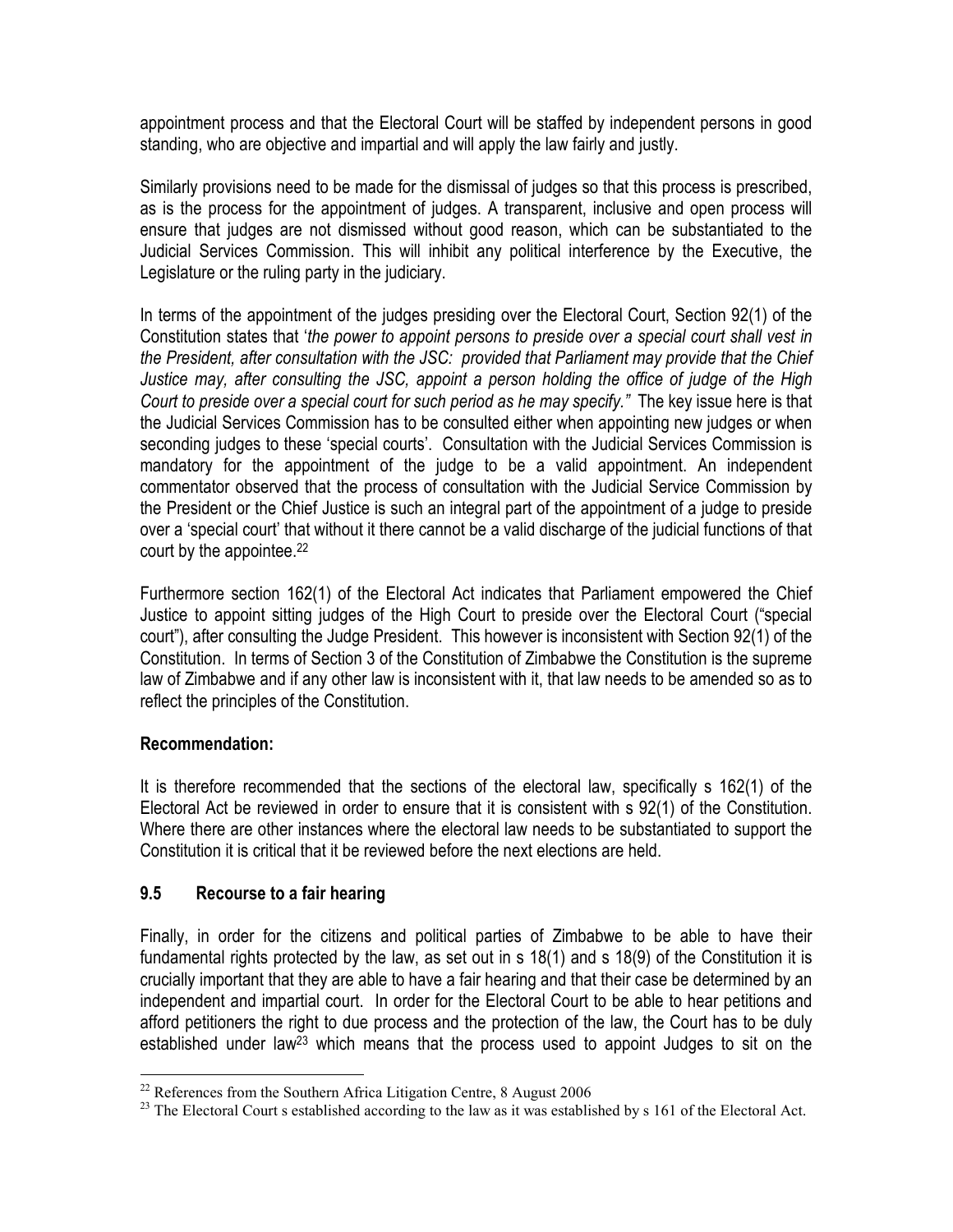Electoral Court, from the High Court, has to follow the prescriptions of the Constitution as set out in s 92(1) in order to validate the existence of the Electoral Court.

However if the electoral reform process is to include in its considerations the establishment of a permanent Electoral Court, as set out in Chapter III of the Constitution, the current process used to nominate and appoint judges to the High Court will be applicable to the appointment of judges to the Electoral Court, with the same conditions of service and tenure as they would have enjoyed as judges of the High Court. If all these provisions and procedures have been faithfully and judicially adhered to the existence of the Electoral Court would be validated and petitioners would be assured of a fair and just hearing.<sup>24</sup>

#### 10. CONCLUSION

There is no doubt that African countries, including Zimbabwe need to revise the mechanisms they use to resolve election related conflicts. This includes a consideration of a multi-pronged approach that involves various forms of conflict management. Because of the weight the courts carry in terms of authority and mandate their role as final arbiter for election related disputes is not contested. However before petitions and complaints are referred to the Electoral Court there are nevertheless instances where there are disputes that can be resolved or at best managed through alternative mechanisms these should first be tried. These mechanisms include the Conflict Management Committees (CMCs) established by the South Africa Electoral Commission in 1994 and which have now been introduced to other southern African countries such as Lesotho, Tanzania, the DRC, Angola and others. The CMCs use straightforward mediation and conciliation procedures, which are facilitated by independent and impartial persons of high standing in the local communities where the dispute is taking place. If however the mediator or conciliator is unable to resolve the matter, it then needs to be referred to the Party Liaison Committees, and thereafter to the magistrate court and then to the High Court. If there still is no acceptable solution found and there is the possibility that the dispute has the potential to undermine the elections and the election results the complaint should be referred to the final arbiter i.e. the Electoral Court. It has also been previously mentioned that it is far preferable for election related disputes, which are administrative in nature to be resolved, by the EMB and the various mechanisms that it has institutionalized to respond to these types of disputes. But where the dispute has the ability to interfere with or undermine the outcome of the elections it is crucially important that the matter be referred to the High Court or the Electoral Court. However although there are advantages to filing the petitions with the High Court or the Electoral Court, as the case may be, the possibility of long delays may further exacerbate the conflict and put the electoral process and the election results at risk. It is therefore incumbent on the Courts to ensure that during election times there is a specified period allowed for argument and that the ruling be made expeditiously so as not to hold the election process to ransom. Any delays could be manipulated by the erring party and further aggravate an already tense situation which could destabilize the country.

 $\overline{a}$  $24$  These assumptions are however based on the premise that there is no political interference in the nomination and appointment procedures of the judges. Furthermore the contention would also be that the Judicial Services Commission is independent and not influenced by either the Executive or the Legislature or the ruling party. (President)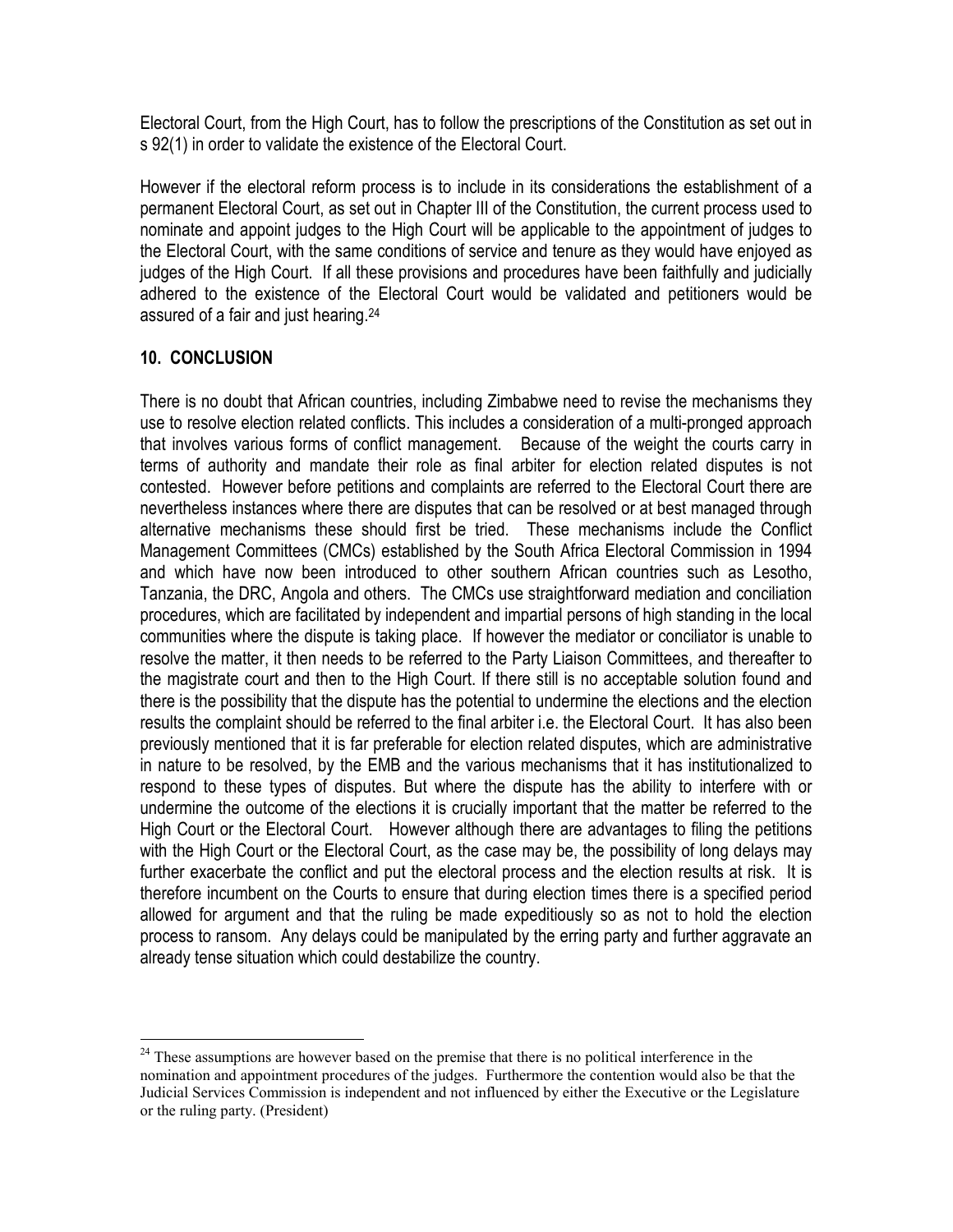The use of alternative dispute resolution methodologies contribute to creating a culture of collaborative problem solving rather than the use of external intervention which inevitably creates 'winners and losers' which in turn reinforces the polarization experienced by the disputing parties. When seeking a solution to a dispute that has the ability to undermine one of the pillars of democracy i.e. the right of the people to choose their leaders, it is key to ensure that all parties to the dispute are part of the problem solving process so that the settlement reached will be sustainable and all parties will be invested in making the solution endure.

It is therefore recommended that in the discussion and debate about electoral reform in Zimbabwe, including the establishment of a credible and legitimate Electoral Court it is important that alternative dispute resolution mechanism be considered as a critical entry point into resolving conflicts either about the election administration process or the Electoral Code of Conduct. There is no doubt a significant role for the Court in resolving conflicts that could have a fundamentally negative impact on the electoral process and the country as a whole. But the proposition is that the Court should be the last resort, and the process of resolving disputes and conflicts amicably and in a less adversarial manner, especially during a period of heightened tension, will not only assist in protecting the integrity of the electoral process but will also ring-fence the election results from the machinations of expedient and opportunistic forces in the society.